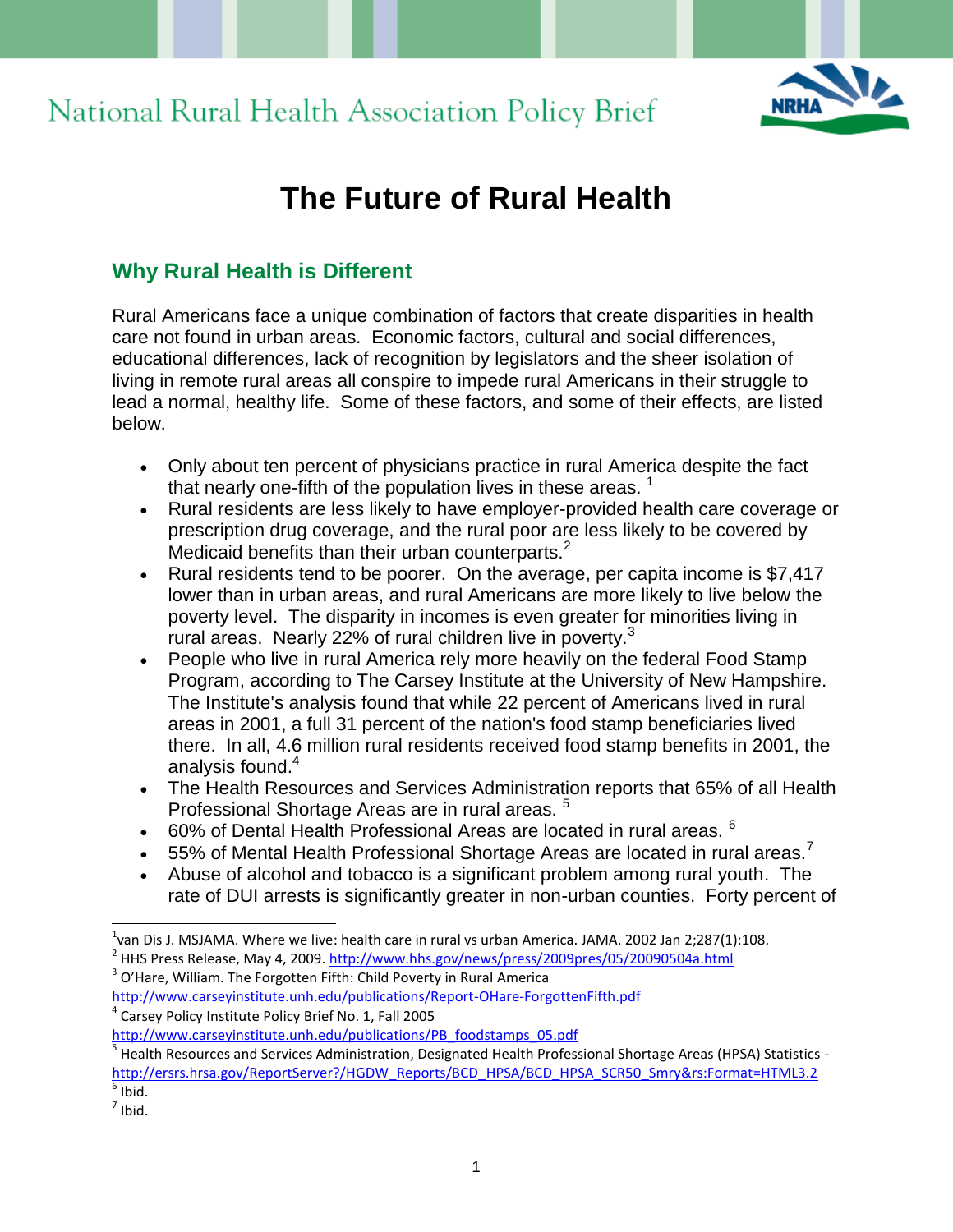rural 12th graders reported using alcohol while driving compared to 25% of their urban counterparts. Rural eighth graders are twice as likely to smoke cigarettes (26.1% versus 12.7% in large metro areas)  $^8$  and in rural areas, the rate of smokeless tobacco usage is 8.1% versus 1.5% in large urban areas.<sup>9</sup>

- Anywhere from 57 to 90 percent of first responders in rural areas are volunteers.<sup>10</sup>
- Hypertension was also higher in rural than urban areas (101.3 per 1,000 individuals in MSAs and 128.8 per 1,000 individuals in non-MSAs.)<sup>11</sup>
- The suicide rate in rural areas is significantly higher than in urban areas, particularly among adult men and children. The suicide rate among rural women is escalating rapidly and is approaching that of men.<sup>12</sup>
- Medicare payments to rural hospitals and physicians are dramatically less than those to their urban counterparts for equivalent services. This correlates closely with the fact that at least 393 rural hospitals closed from 1980-2000.<sup>13</sup>
- Medicare patients with acute myocardial infarction (AMI) who were treated in rural hospitals were less likely than those treated in urban hospitals to receive recommended treatments and had significantly higher adjusted 30-day post AMI death rates from all causes than those in urban hospitals.<sup>14</sup>
- Rural residents have greater transportation difficulties reaching health care providers, often travelling great distances to reach a doctor or hospital.<sup>15</sup>
- Death and serious injury accidents account for 60 percent of total rural accidents versus only 48 percent of urban. One reason for this increased rate of morbidity and mortality is that in rural areas, prolonged delays can occur between a crash, the call for EMS, and the arrival of an EMS provider. Many of these delays are related to increased travel distances in rural areas and personnel distribution across the response area. National average response times from motor vehicle accident to EMS arrival in rural areas were 18 minutes, or eight minutes greater than in urban areas. $16$

Services (HHS), Results from the 2010 National Survey on Drug Use and Health: Detailed Tables, [http://www.samhsa.gov/data/NSDUH/2k10ResultsTables/NSDUHTables2010R/PDF/Cover.pdf.](http://www.samhsa.gov/data/NSDUH/2k10ResultsTables/NSDUHTables2010R/PDF/Cover.pdf)

<sup>8</sup> Rural Healthy People 2010—*"Healthy People 2010: A Companion Document for Rural Areas,"* is a project funded with grant support from the federal Office of Rural Health Policy. The full document is available for download at the following site:<http://www.srph.tamushsc.edu/rhp2010/>

<sup>&</sup>lt;sup>9</sup> Substance Abuse and Mental Health Services Administration (SAMHSA), U.S. Department of Health and Human

<sup>&</sup>lt;sup>10</sup> Rural Healthy People 2010

 $11$  Ibid.

 $12$  Ibid.

<sup>13</sup> [http://www.cbo.gov/sites/default/files/cbofiles/ftpdocs/76xx/doc7653/91-cbo-037.pdf;](http://www.cbo.gov/sites/default/files/cbofiles/ftpdocs/76xx/doc7653/91-cbo-037.pdf) [http://www.shepscenter.unc.edu/rural/pubs/finding\\_brief/fb73.pdf](http://www.shepscenter.unc.edu/rural/pubs/finding_brief/fb73.pdf)

<sup>&</sup>lt;sup>14</sup> WWAMI Rural Health Research Center study, funded by the Federal Office of Rural Health Policy, described in: Baldwin L-M, MacLehouse RF, Hart LG, Beaver SK, Every N, Chan L: Quality of care for acute myocardial infarction in rural and urban U.S. hospitals. Journal of Rural Health 2004;20(2):99-108.

<sup>15</sup> [http://www.medpac.gov/documents/Jun12\\_EntireReport.pdf](http://www.medpac.gov/documents/Jun12_EntireReport.pdf)

<sup>&</sup>lt;sup>16</sup> Rural Healthy People 2010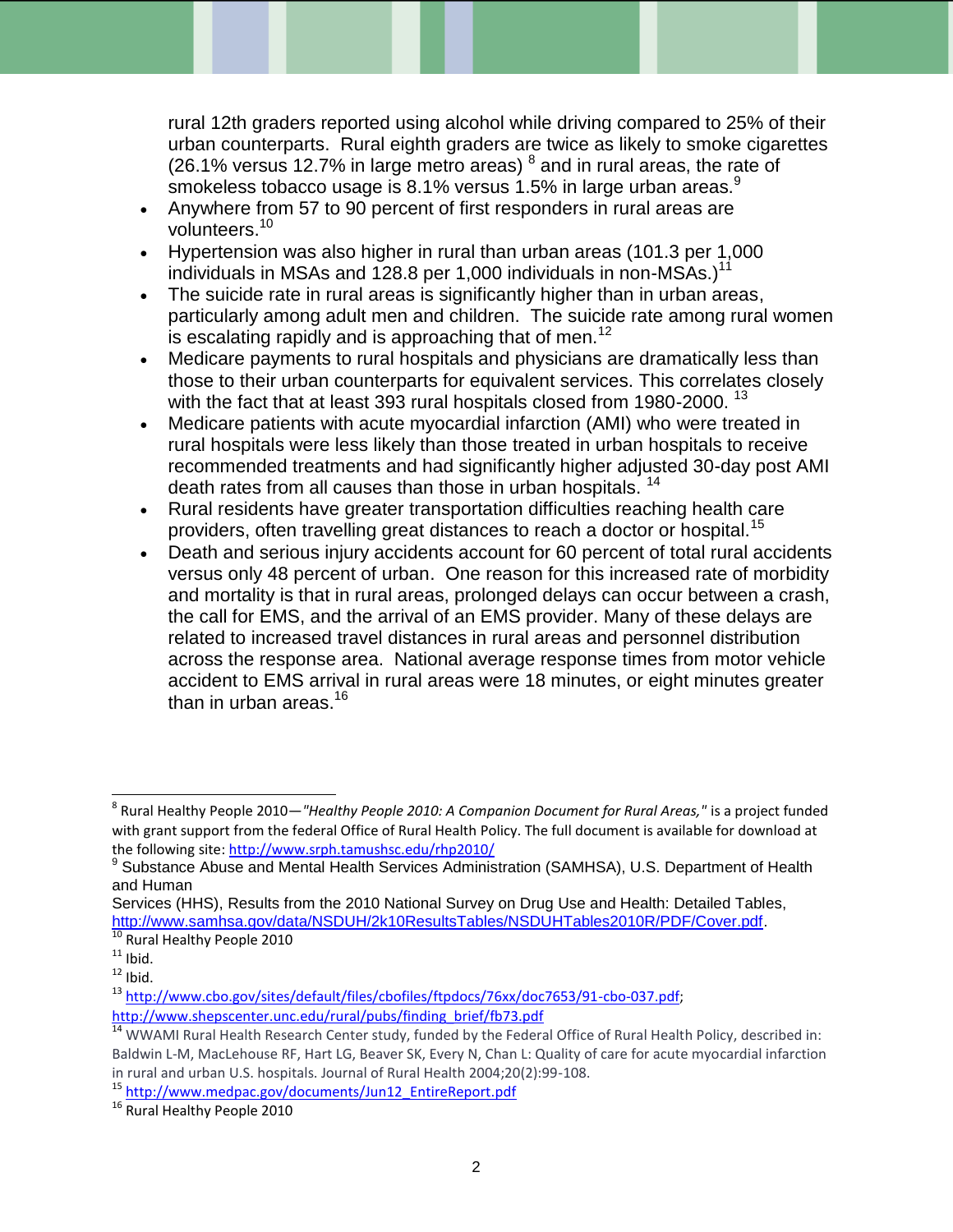## **The Status of the Current Rural Health System**

Our health care system is undergoing dramatic changes. Providers have become increasingly aware that the current rural safety net programs are not structured for success in this new environment. While it is critically important to sustain the rural safety net providers such as Rural Health Clinic, Federally Qualified Health Center, Critical Access Hospital, Medicare Dependent Hospital, Sole Community Hospital, physicians and other rural programs and providers during this time of change and uncertainty, it is equally important to outline a meaningful phased and non-destructive transition strategy that successfully links today's payment and patient care delivery structures to the health care systems of the future.

Current federal licensure and certification processes create barriers to comprehensive patient care, increase costs and may be unsustainable in rural communities. Constrained by these financial and regulatory silos, frontier and rural providers are finding it difficult to live with one foot mired in historic restrictions while determining how best to interface with new models of care. Rural health care is currently less expensive per beneficiary, as noted in the analysis of data from the Centers for Medicare and .<br>Medicaid Services.<sup>17</sup> Yet there is limited ability to participate in innovative approaches when current rural payment models leave little room for necessary investment.

Congress has recognized the economic disadvantage in rural health care by establishing programs and policies to ensure and protect access to a broad range of health care services for the elderly and others living in rural America. In an effort to maintain access to care, Congress has devised specific payment methodologies for different types of rural providers. Each of these specific payment scenarios come with special provider designations and is governed by its own unique and separate infrastructure and regulatory requirements. A provider's payments are premised on its maintenance of multiple and separate infrastructure requirements. Therefore the form of rural health delivery today follows finance and regulatory requirements.

A regulatory checklist – as opposed to a community's unique needs or a patient's unique needs - dictates how a provider will allocate its limited financial and human resources. Rural delivery systems, therefore, are fragmented and inefficient. There are few incentives and little value assigned to enhanced efficiency or improved health outcomes. A community's providers have little or no incentive to collaborate for the delivery of patient-centered care. Instead, the system is provider-centric, driven by a volume-based payment model.

New models for value-based reimbursement currently being developed such as accountable care organizations, bundled payments, and value-based purchasing may not translate well in rural markets, given rural providers' unique regulatory confines and

<sup>&</sup>lt;sup>17</sup> Rural Relevance Under Healthcare Reform, iVantage Health Analytics, Inc., April 25, 2012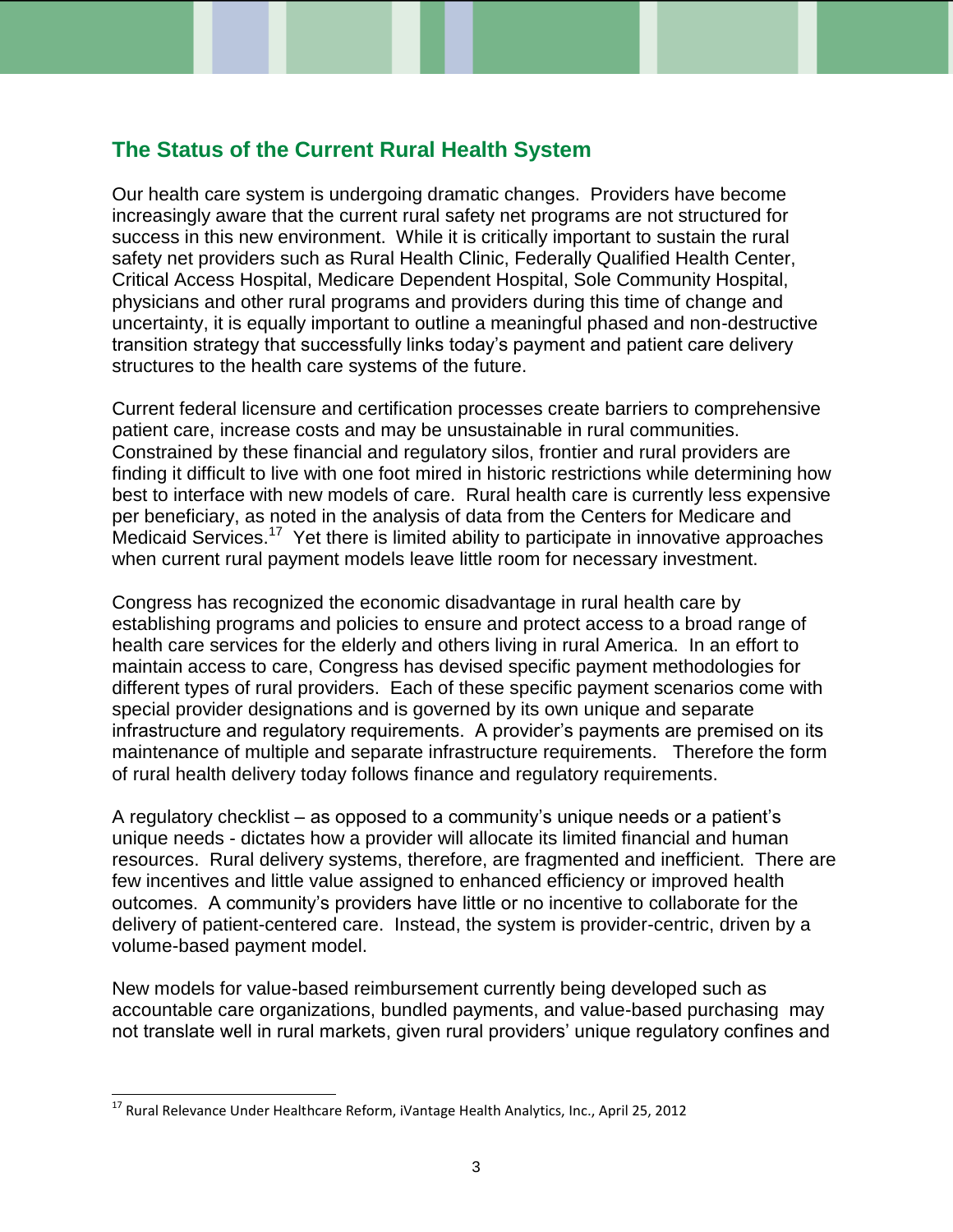low population density. Also, lower patient volumes make it difficult, if not impossible, for rural providers to bear risk as these models demand.<sup>1819</sup>

It is important to recognize that, historically, rural health care systems have been financially fragile, and many still have small operating margins, making it difficult for them to participate in innovative efforts intended to stimulate fundamental redesign of the delivery system.<sup>20</sup> This financial fragility remains true according to a study completed in 2012 that indicates that more than half of the country's hospitals are rural and of those Medicare Dependent Hospitals (MDH), rural Prospective Payment System (PPS) hospitals and Critical Access Hospitals (CAH) were the worst at controlling expenses relative to revenues, generating cash flow from patient care services, avoiding financial distress from negative margins, and being able to service debt.<sup>21</sup>

Rural providers now must design and implement alternatives to the urban-centric payment models that maintain local access while achieving improved quality, improved outcomes and enhanced efficiency with lower costs.

# **Environment for Change**:

l

Certain provisions of The Patient Protection and Affordable Care Act offer the opportunity to correct the inequities in the rural health delivery system caused by categorical certification and payment models.

Opportunities are emerging in public policy and the private sector to change the organization, financing, and delivery of rural health care services. What might appear to be threats to rural health care, such as challenges to current special payments or new administrative requirements, may instead be opportunities to update and improve outdated and unsustainable service configurations.<sup>22</sup>

Regardless of the specific form rural value-based payment models eventually may take, there are key relationships and resources that must be present in a community for it to survive and thrive through the transition period to the future.

The term community in the context of rural health should not be thought of as a specific and precise geographic unit. Within the body of the North Carolina Rural Health Plan the term "cluster of communities" comes to fruition.<sup>23</sup> Although as stated in the North Carolina document "there is no specific definition of a "cluster of communities", it may

<sup>&</sup>lt;sup>18</sup> Anticipating the Rural Impact of Medicare Value-Based Purchasing, RUPRI Rural Health Panel, April 2012

<sup>&</sup>lt;sup>19</sup> Comment Letter from The Rural Wisconsin Health Cooperative to Dr. Donald Berwick, CMS administrator regarding CMS-1345- Accountable Care Organizations & Medicare Shared Savings Program, June 6, 2011

<sup>&</sup>lt;sup>20</sup> Quality Through Collaboration: The Future of Rural Health Care, Institute of Medicine, 2005

<sup>&</sup>lt;sup>21</sup> A Snapshot of the Financial State of Rural Hospitals, North Carolina Rural Health Research & Policy Analysis Center, August 2012

<sup>&</sup>lt;sup>22</sup> The High Performance Rural Health Care System of the Future, RUPRI Health Panel, September 2, 2011

<sup>&</sup>lt;sup>23</sup> Fundamental Rural Community Health Building Blocks – North Carolina Rural Health Plan June 2012. This document was prepared in coordination with the State Offices of Rural Health of North Carolina, Pennsylvania, Maine and Virginia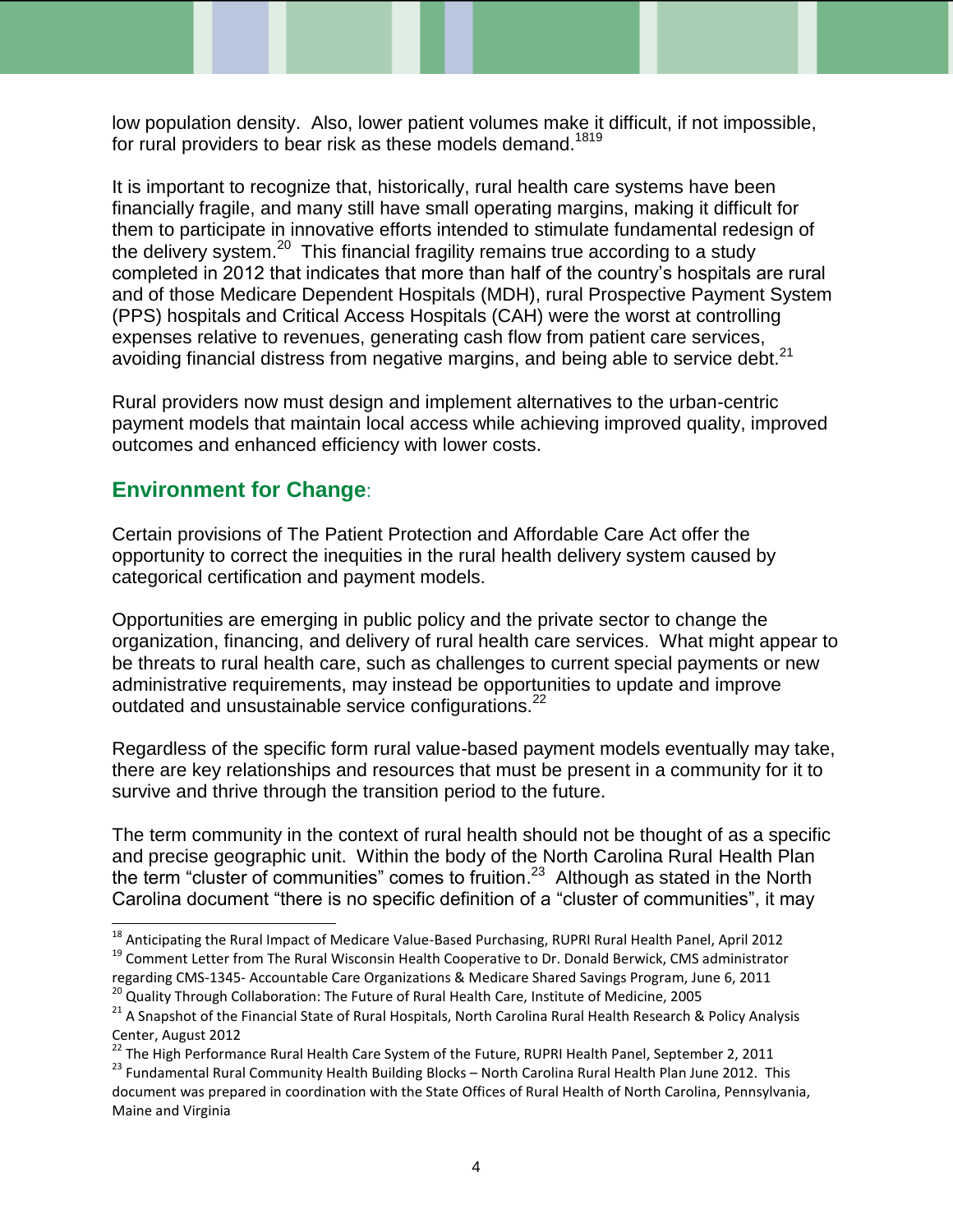initially be thought of as communities within the primary service area of a rural hospital. However, primary service area definitions are not precise and the grouped communities may change with consideration of specific services. $24$  Within this context, the rural community used to define rural health systems of the future may be more like a large scale "medical neighborhood" as described by the Agency for Healthcare Research and Quality (ARHQ).<sup>25</sup> As used in the AHRQ white paper the medical neighborhood is conceptualized as a Patient Centered Medical Home (PCMH) and the constellation of other clinicians providing health care services to patients within it, along with community and social service organizations and State and local public health agencies. AHRQ goes on to say that the neighborhood is not necessarily a geographic construct but instead a set of relationships revolving around the patient and his or her PCMH, based on the patient's health care needs.

Therefore in the rural health perspective, community may be a relatively well defined, local geographic area constituting the service area of an existing rural hospital or it may be a larger, non-contiguous "area" or population group with similar characteristics, interests and commonalities. This difference will be especially apparent when considering a more densely populated rural area in a southeastern state compared to a frontier area in a western state. Consequently one type of delivery and payment system will not fit all rural areas in the United States.

Every effort should be made to create a community environment needed for future success and sustainability. These environmental elements may include at least the following:

- 1. Regulatory environment that supports fundamental, patient-centered community services appropriate to clusters of rural communities
- 2. Financial incentives for improved health, lower costs and improved systems of care
- 3. Strong and well-respected local leadership
- 4. Broad base of provider groups, knowledgeable of current and future patientcentered health delivery and payment systems, significantly vested in the process. Special consideration for providers actively opposed to participating in community health systems
- 5. Willingness to acknowledge and address local limitations and build working relationships with providers in other communities through networking
- 6. Willingness to develop and operate under a local governance structure (not necessarily a new "entity") that engages and empowers local stakeholders
- 7. Skilled outside facilitators and other well-developed technical assistance
- 8. Access to and use of reliable epidemiological and financial data
- 9. Adequate financial resources to support planning and implementation phases
- 10.Adequate financial incentives to drive collaboration and integration (or at least removal of disincentives driving systems in the opposite direction)

l  $24$  Ibid.

<sup>&</sup>lt;sup>25</sup> Coordinating Care in the Medical Neighborhood: Critical Components and Available Mechanisms – White Paper, Agency for Healthcare Research and quality,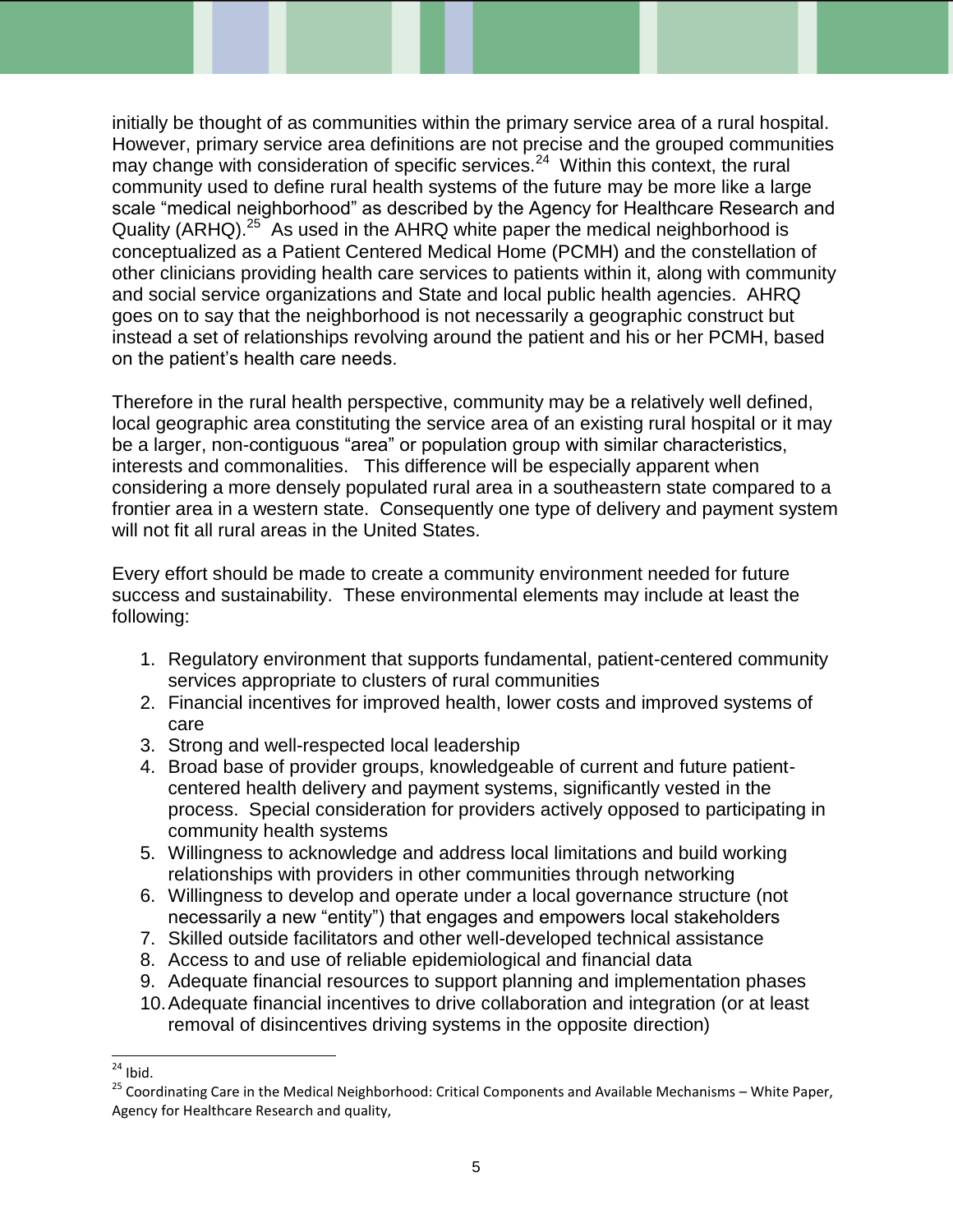11.Agreed-upon measures of success and reward for achieving specific goals relating to improving population health, decreased cost and commitment to ongoing-improvement.

A health *care* system is a collection of individual providers each focused on providing specific services in their specific setting. A *health* system is built by a community to maximize resources for keeping people healthy. It is patient-centered and comprehensive in scope, making available services from pre-natal care to death. It focuses on comprehensive wellness and support services, not merely treating illness. Although rural communities face the reality that not all services can or should be provided locally, this fact does not diminish the need for these services to be reasonably accessible to all rural residents.

Clusters<sup>26</sup> of rural communities have the primary responsibility for determining workable models for rural health improvement and the scope of services to be delivered locally, within obtainable resources. Nonetheless, in many instances, local communities cannot independently address all of their challenges, share strategies and responsibilities that are necessary to provide local services.

Priorities for the development of clinical services and other health improvement strategies may vary significantly among communities. Better community-specific needs assessments will support clearer local priority setting. In some cases, there are multiple service alternatives; in others, reasonable alternatives are not readily apparent. The definition of what is clinically appropriate and affordable in rural locations keeps changing with advancements in knowledge and technology and the associated changes in the costs of services.<sup>27</sup> The National Rural Health Association (NRHA) supports multidisciplinary community engagement to identify and address local and regional needs.

While consensus around the future challenge is clear, the method(s) of reaching the ultimate goal is more elusive. Yet consistent themes are prevalent:

- The ability to adapt current systems to allow payment for preventive health measures and care coordination is central to future success.
- Hospitals and physicians/clinics are characterized as a focal point, looking beyond bricks and mortar to their role as a physical or virtual hub of service delivery.

<sup>&</sup>lt;sup>26</sup> NC Rural Health Plan - Fundamental Rural Community Health Building Blocks— North Carolina Rural Health Plan June 2012: There is no specific definition of a "cluster of communities". It will initially be helpful to think in terms of the communities within the primary service area of a rural hospital. However, primary service area definitions are not precise and the grouped communities may change with consideration of specific services. When some services are considered, shared strategies may include joint planning and service development involving two or more adjacent "clusters," or groups of communities. None of the planning discussions indicated that communitybased planning groups should be rigidly fixed. Additional discussions of access standards, e.g., travel times to a provider or time-to-appointment standards may help in sharpening planning.

<sup>&</sup>lt;sup>27</sup> NC Rural Health Plan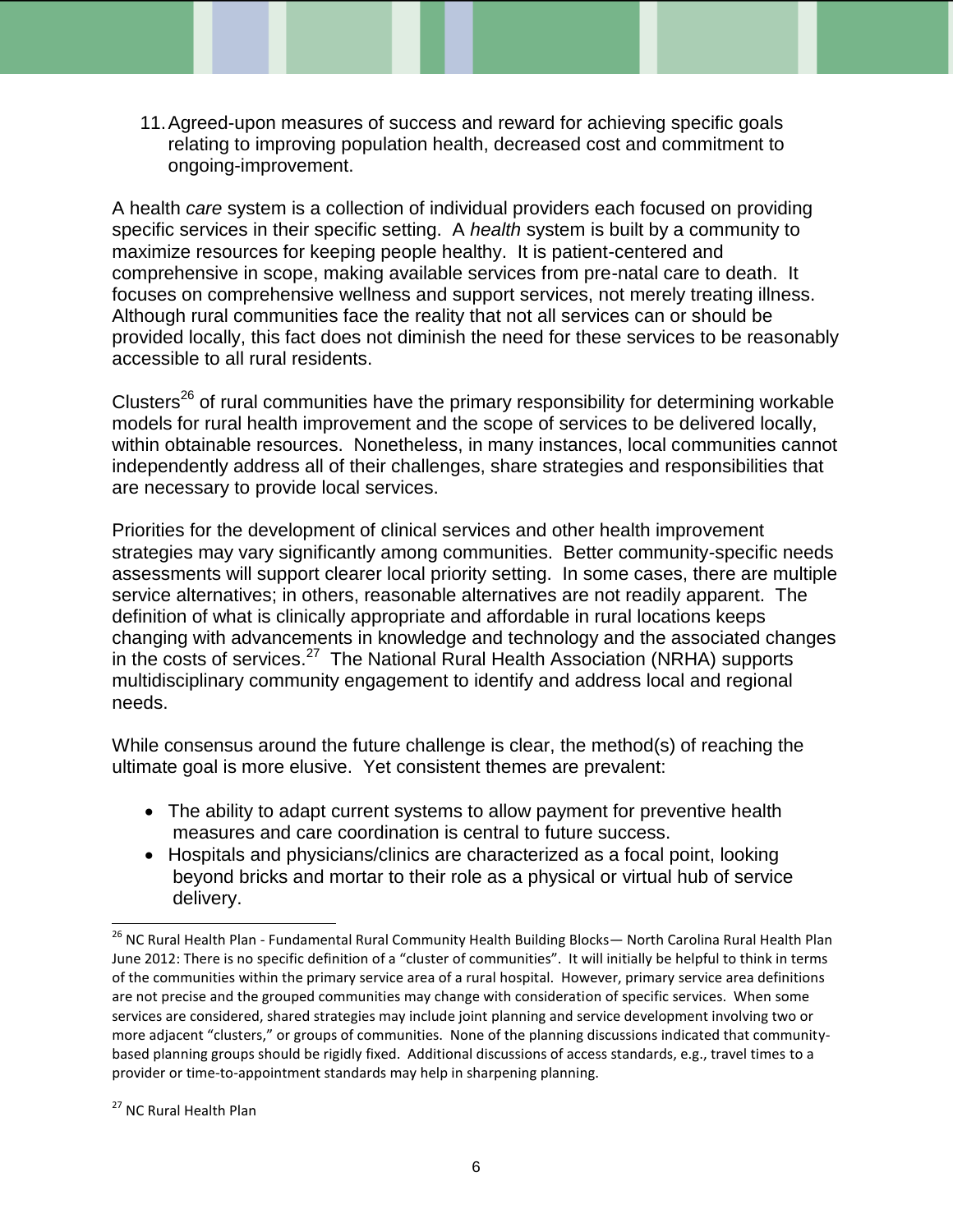- Flexibility is essential. Whether outlining incremental change through transitional approaches to current frontier and rural programs, or transformational models designed to capitalize on the primary care foundation of rural health delivery, all require the ability to maneuver.
- Perhaps most importantly, the need for transitional support cannot be over emphasized, noting rural payment and delivery policies must "**preserve what we have until we have clarity of where we are going**."

While we examine the potential future delivery and payment policies, the need to sustain the present rural health infrastructure as we prepare for the future cannot be overstated. If current rural hospitals are forced to close during this transition period, the rural safety net infrastructure will deteriorate, thereby depriving local residents, especially vulnerable populations, of crucial access to health care services.<sup>2829</sup> The redevelopment of providers in these affected rural areas may be nearly impossible considering the difficulty of recruiting physicians to some of these communities. $30$  The closure of a rural hospital can contribute to the closure of other businesses or lack of new business coming to the community. $31$  In addition the closure of the sole hospital in a community reduces per capita income and increases unemployment.<sup>32</sup>

# **Core Concepts and Principles of Rural Health Services**

As our health care system undergoes vast changes in payment models, the creation of insurance marketplaces and advances in public coverage, rural health systems will need to develop a flexible model that accounts for the varying needs of rural communities and their residents. Complicating matters further, there is no "one size fits all" model for rural health systems.

Keeping in mind the worthwhile goals stated in the Triple Aim<sup>33</sup> better care, better health and lower costs; there are certain foundational concepts that must be present for rural delivery systems of the future. Some of these over-arching concepts include:

 Community involvement and investment: acknowledging the variances between rural communities and thus encouraging the use of "place-based policies" in which a health system is tailored to the needs of each individual community, ideally with high levels of community ownership of the system.

<sup>&</sup>lt;sup>28</sup> Reif SS, DesHarnais S, Bernard S. Community Perceptions of the Effects of Rural Hospital Closure on Access to Care. The Journal of Health, 1999, 15-2: 202-209

<sup>&</sup>lt;sup>29</sup> CAH/FLEX National Tracking Project, Vol 3, Number 2, 2003

 $30$  Ibid.

 $31$  Ibid.

<sup>&</sup>lt;sup>32</sup> Holmes GM, Slifkin RT, Randolph RK. Poley S. The Effect of Rural Hospital Closures on Community Economic Health, Health Services Research 41:2, April 2006

<sup>&</sup>lt;sup>33</sup> Donald M. Berwick, Thomas W. Nolan and John Whittington. 'The Triple Aim: Care, Health, and Cost". Health Affairs. May 2008 vol. 27 no. 3 759-769.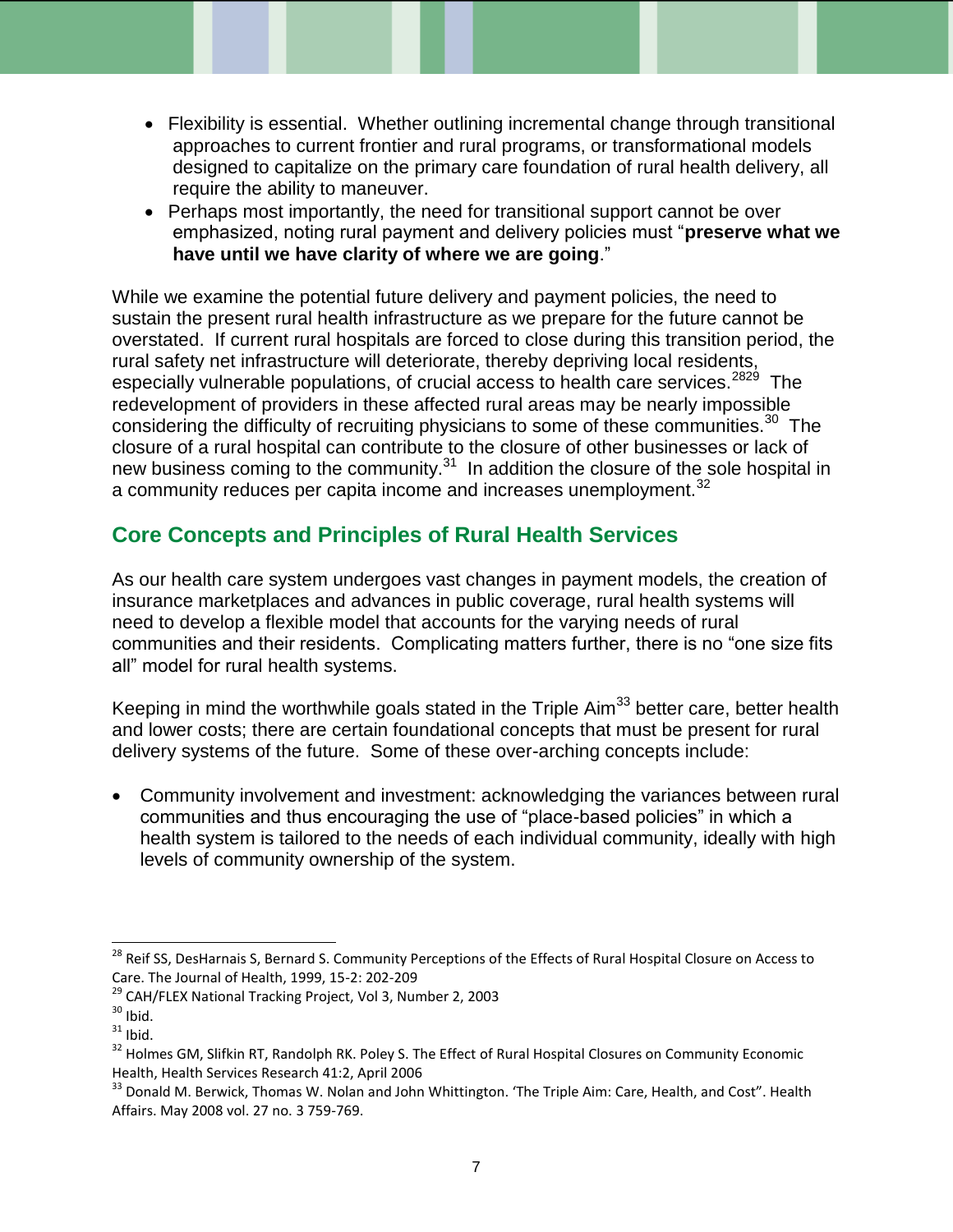- Form follows finance: regardless of the type system, providers will conform to "how the money flows". Innovative models of care delivery and providers will be an outcome associated with changes in reimbursement practices.
- Importance of compiling and reporting "best practices": an organized method by which providers can share models that produce desired results on patient care and financial sustainability
- Balance present concerns with future needs: recognizing the need to provide a transition strategy from current dysfunctional systems of care to seamless patientcentered care
- Appropriate relationship of rural to urban health care systems: appropriate incentives to encourage rural providers and urban systems to collaborate to provide seamless, non-duplicative patient care services

There are no universal solutions to difficult rural health challenges. Notably, there are substantial variations of actual and perceived needs, resources, and organizational capacity among communities. These variations are paralleled by significant differences in both overall health status and chronic disease morbidity across rural regions. Health status is also affected by many social determinants of health including factors such age, employment, educational levels, race, ethnic factors, the extent of "rurality," seasonality, the availability of transportation, community history, and associated cultures and attitudes.

The broad goal of rural health advocates should be to improve the health of rural people. There is recognition that good health is determined by more than just access to acute health services. Prevention, health improvement strategies, and social determinants of health are profoundly important. Without recognizing that the population segments are diverse and without addressing those conditions that drive disparities, realistic expectations and strategies for long-term improvement in health cannot be sufficiently defined, let alone achieved. Health related costs cannot be managed, let alone minimized.

Although many factors other than health services are fundamental to good health, there is also recognition there is a need to provide the right services (evidence based and including prevention and public health services), to the right people, in the right places (as locally as possible), at the right times, efficiently, and at reasonable costs.

Several categories of services and relationships constitute fundamental or foundational building blocks that must be in place if there is to be long-term progress toward assuring strong, healthy, rural communities.<sup>34</sup> The following construct can support discussions of an extraordinarily complex set of variables, as well as the tradeoffs that must be considered as communities try to advance "health," not just the treatment of disease, in an era of significant resource challenges.

<sup>&</sup>lt;sup>34</sup> This outline reflects the synthesis of examples from the National Institute of Medicine's report "Quality Through Collaboration, The Future of Rural Health" and the "Fundamental of Rural Health." It borrows heavily from sections of the North Carolina, Virginia and Maine Rural Health Plans, It was originally based on the work of the Maine Rural Health Association and input from the Pennsylvania Office of Rural Health.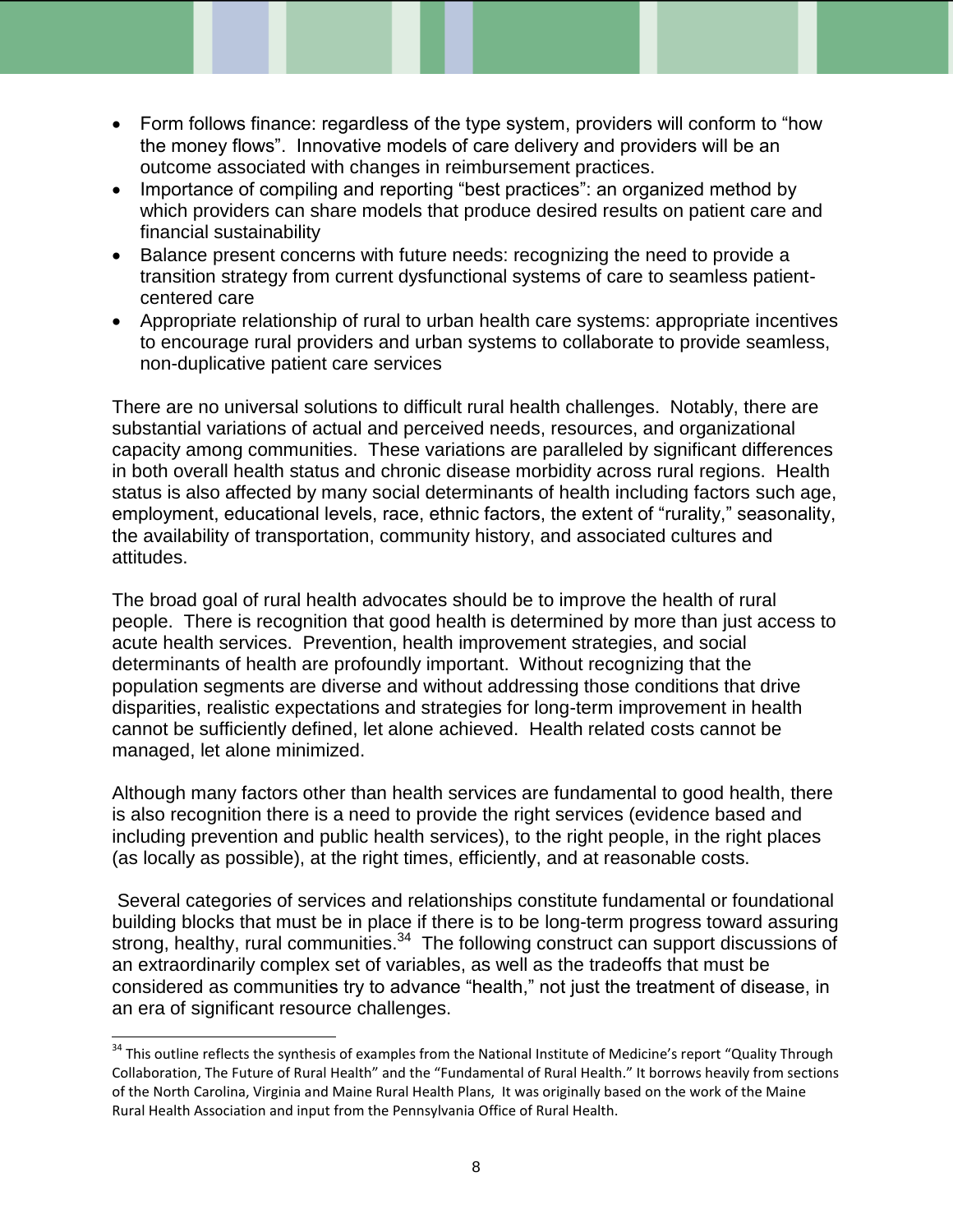These foundational resources are not a limit on services that *could* be provided, but serve as a basis for services that *should* be provided. This core set of integrated parts defines long-term service and systems development goals, not current conditions. There are clearly gaps between realities and aspirations.

It is easy to say that rural residents should have ready access to all of the identified services and referral linkages to more specialized providers and facilities. However, in many cases neither the local capacity nor the referral resources and linkages are adequate. To state that all identified resources should just "be there" is overly simplistic. This does not mean we should lower our sights. It does mean that in rural areas, priority should be given to putting in place the identified building blocks and securing the resources necessary for their sustainability.

## Primary Care

l

Primary care is currently and should remain at the core of rural health care systems. NRHA has defined primary care as: comprehensive health services at the point at which people enter the health care system that includes diagnosis, prevention, treatment, and  $m$ anagement.<sup>35</sup> According to the NRHA document, the entire spectrum of healthcare is divided into four components: tertiary, secondary and subspecialty care, comprehensive primary care and social determinants/community health. The primary care component is further divided into three parts: care coordination, comprehensive primary care and community/family health. Primary care is practiced in four environments: primary medical, family support and coordination, behavioral health and oral health. Prevention, diagnosis, treatment and management take place in all of these four primary care environments.

Considering the comprehensive primary care component, a set of core concepts and common, guiding principles should be considered important for rural delivery and payment systems.

- 1. The system must be patient-centered and oriented to providing quality care using best practices
- 2. Communities differ: frontier solutions will be different from those of more densely populated rural areas
- 3. Local determination of how best to address local needs: communities have primary responsibility for addressing needs, securing resources and stewardship of those resources
- 4. Access to a full range of services for all populations prevention, (physical, oral health, mental health/behavioral health) – primary care, home care, extended care-long term care, acute care, rehabilitation, public health, emergency and pharmacy
- 5. Core set of services provided at the community level or through arrangement(s) with regional providers based upon need and capacity

<sup>&</sup>lt;sup>35</sup> Definition of Primary Care, National Rural Health Association, January 2012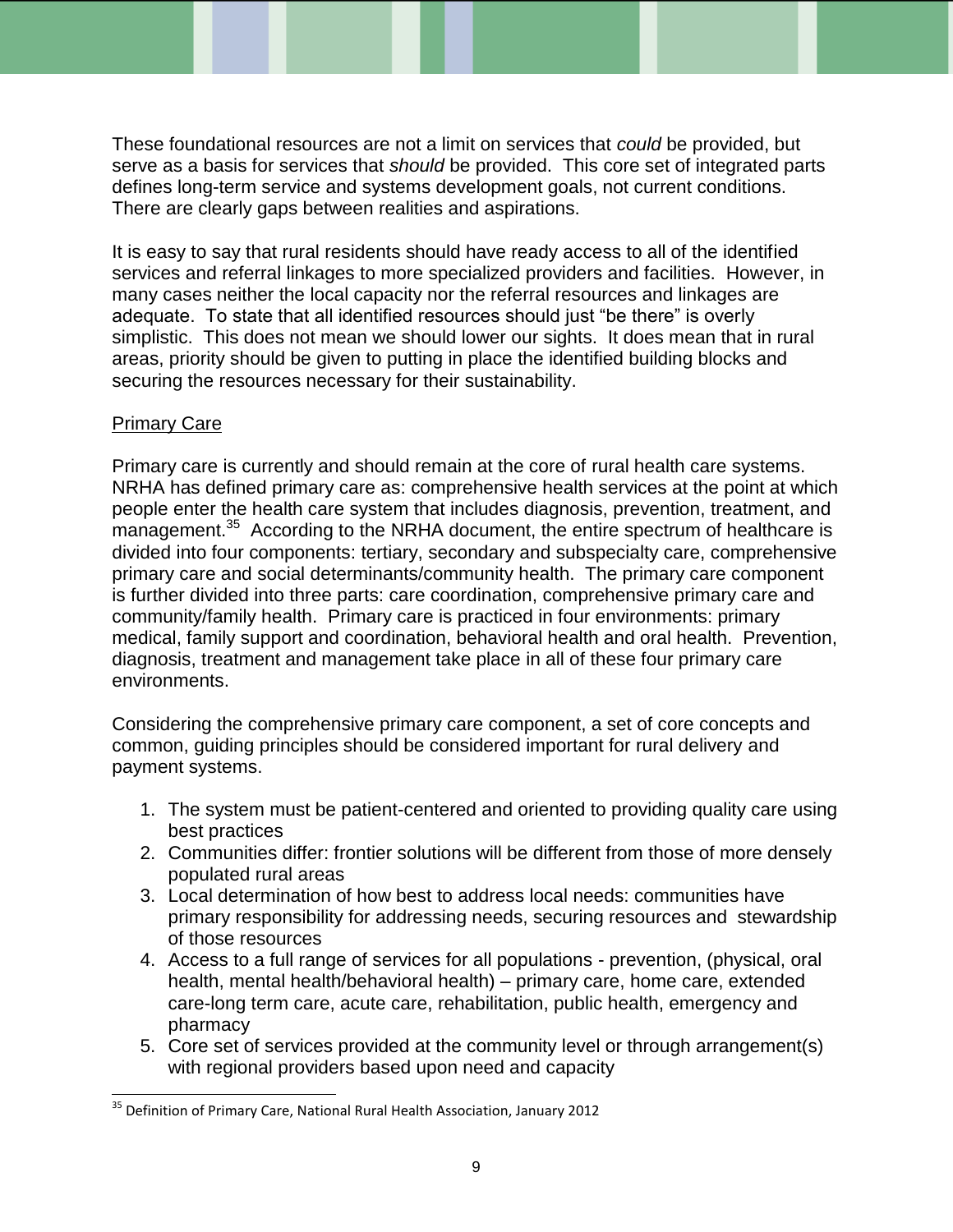- 6. Health information technology is a critical component, including health information exchanges
- 7. Expansion of telehealth is essential: including not only inpatient and outpatient care but also patient monitoring, home care management, etc.
- 8. Development and stability of skilled healthcare workforce is necessary: physicians, mid-levels and all healthcare technicians including administrative and infrastructure personnel i.e. HIT, financial, human resource staff, etc.
- 9. Development of new community health workers: community paramedics, health coaches, care coordinators, patient navigators, etc.
- 10.Allow all providers to practice 'at the top of their license' and skill level
- 11.The system must be affordable and accessible to rural citizens
- 12.Focus on developing community health rather than continuing to 'fix problems'
- 13.Patient and population education is an integral part of system

Although primary medical care cannot be overemphasized, other services should be reasonably accessible to all rural residents. Some of those include:

## Basic Mental Health Services

People in rural areas often experience problems with access to behavioral health services for both mental health disorders and substance abuse and a combination of both as in co-occurring disorders. There are an inadequate number of providers in rural areas and stigma regarding obtaining behavioral health treatment continues to exist. Both of these factors often prevent people from accessing needed behavioral health services.

Integrating primary care and behavioral health increases access to behavioral health care for people in rural areas. When behavioral health services are provided in the same health care setting as primary care services, people are more likely to take advantage of the behavioral health services. Resources should be provided to encourage integrated care and to increase the number of behavioral health providers (Licensed Clinical Social Workers and Ph.D. Psychologists) practicing in primary care settings.

- Crisis intervention, diagnosis, primary outpatient treatment (including medication management), prevention, and referral, including services for adults, children, adolescents and families<sup>36</sup>
- Referral mechanisms to specialists and inpatient mental health services in other communities with referrals back to local community outpatient providers $37$

Basic Substance Abuse Services (Alcohol and Drugs)<sup>38</sup>

l <sup>36</sup> Fundamental Rural Community Health Building Blocks – North Carolina Rural Health Plan June 2012  $37$  Ibid.

 $38$  Ibid.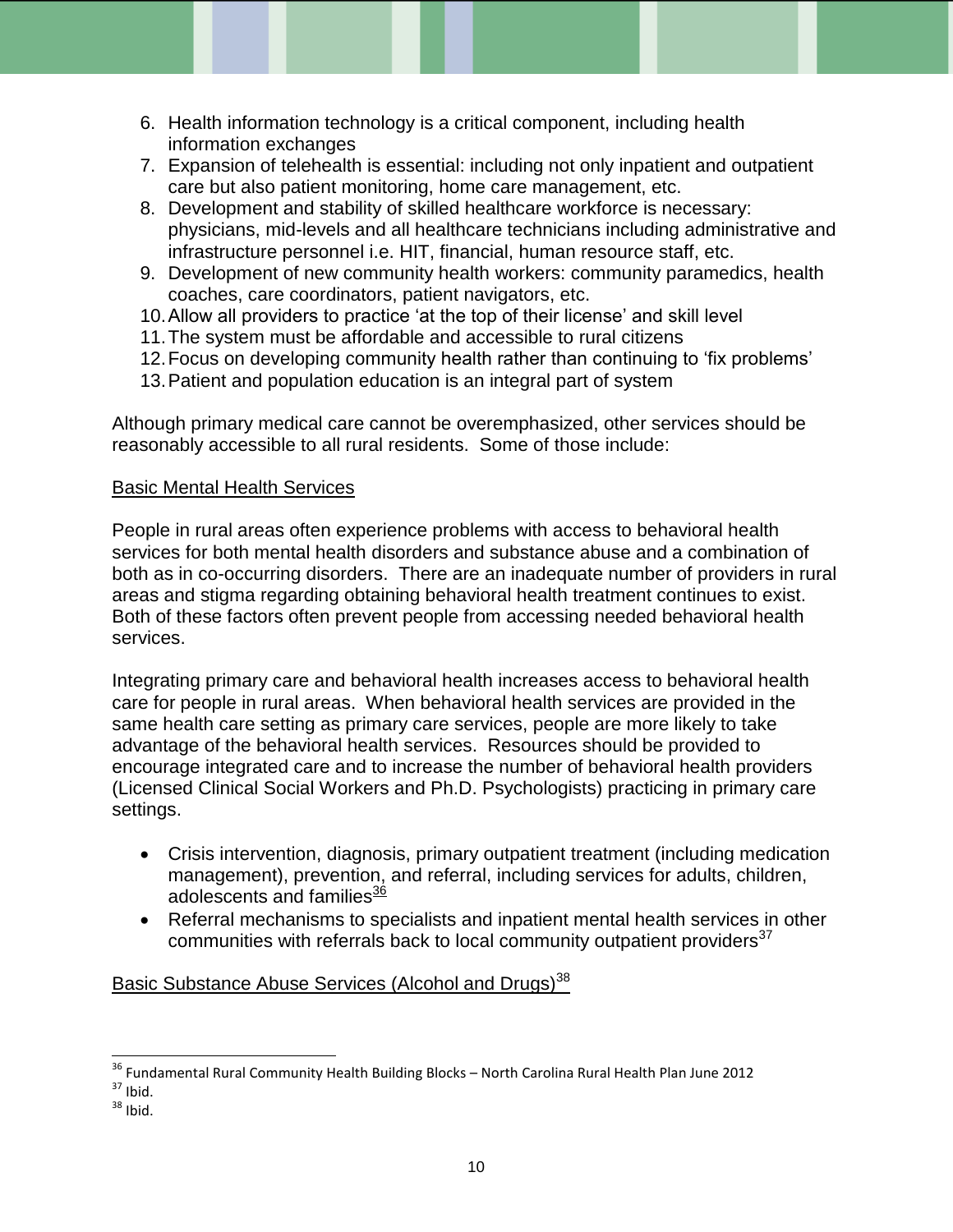- Crisis intervention, detoxification, diagnosis, primary outpatient treatment, prevention, and referral, including services for adults, children, adolescents and families
- There is a need for well-developed referral mechanisms to inpatient substance abuse providers in other communities with referrals back to local community outpatient providers

## Basic Oral Health Services<sup>39</sup>,<sup>40</sup>

- Preventive dental services including prophylaxis, appropriate use of fluoride, dental sealants, screening for oral disease (e.g., cancer) and oral health education (e.g., including nutrition counseling)
- Basic restorative treatment (i.e., repair of cavities)
- Referral mechanisms to access more specialized treatment services (e.g., orthodontics, other restorative care, oral surgery, prosthodontics [e.g., crowns and bridges])

## Emergency/Urgent Care Services<sup>41</sup>

- Mobile emergency medical services for trauma and for the care of other time sensitive illnesses and injuries (ambulance services including air ambulance services, emergency medical technicians, paramedics and communications systems)
- The integration of all systems for time-sensitive illnesses and injuries (Trauma, Stroke, STEMI / Cardiac, pediatrics, Burns, OB and other emergencies)
- Hospital emergency departments (including an appropriate scope of immediately available medical/surgical/mental health/substance abuse services, as well as triage and referral, and telehealth/teletrauma linkages)
- Clinical education programs for all emergency service providers
- Automatic external defibrillator programs

Emergency care must be available in the form of highly trained EMS/paramedic personnel. Response times are critical in rural areas. Community crews should be empowered to care for emergency situations until they can transport patients to the nearest emergency center. Consideration should be given to using funds currently used to subsidize under-utilized hospital emergency rooms to fund community-based emergency crews (i.e. community paramedic program).

Emergency and non-emergency transportation is critical to developing and maintaining continuums of care among communities. As part of its decision whether to offer a service locally or make arrangements with another community to provide that service, a community must consider the cost, availability and reliability of transportation.

l  $39$  Ibid.

 $^{40}$  Rural America's Oral Health Care Needs, National Rural Health Association, February 2013

<sup>41</sup> Fundamental Rural Community Health Building Blocks – North Carolina Rural Health Plan June 2012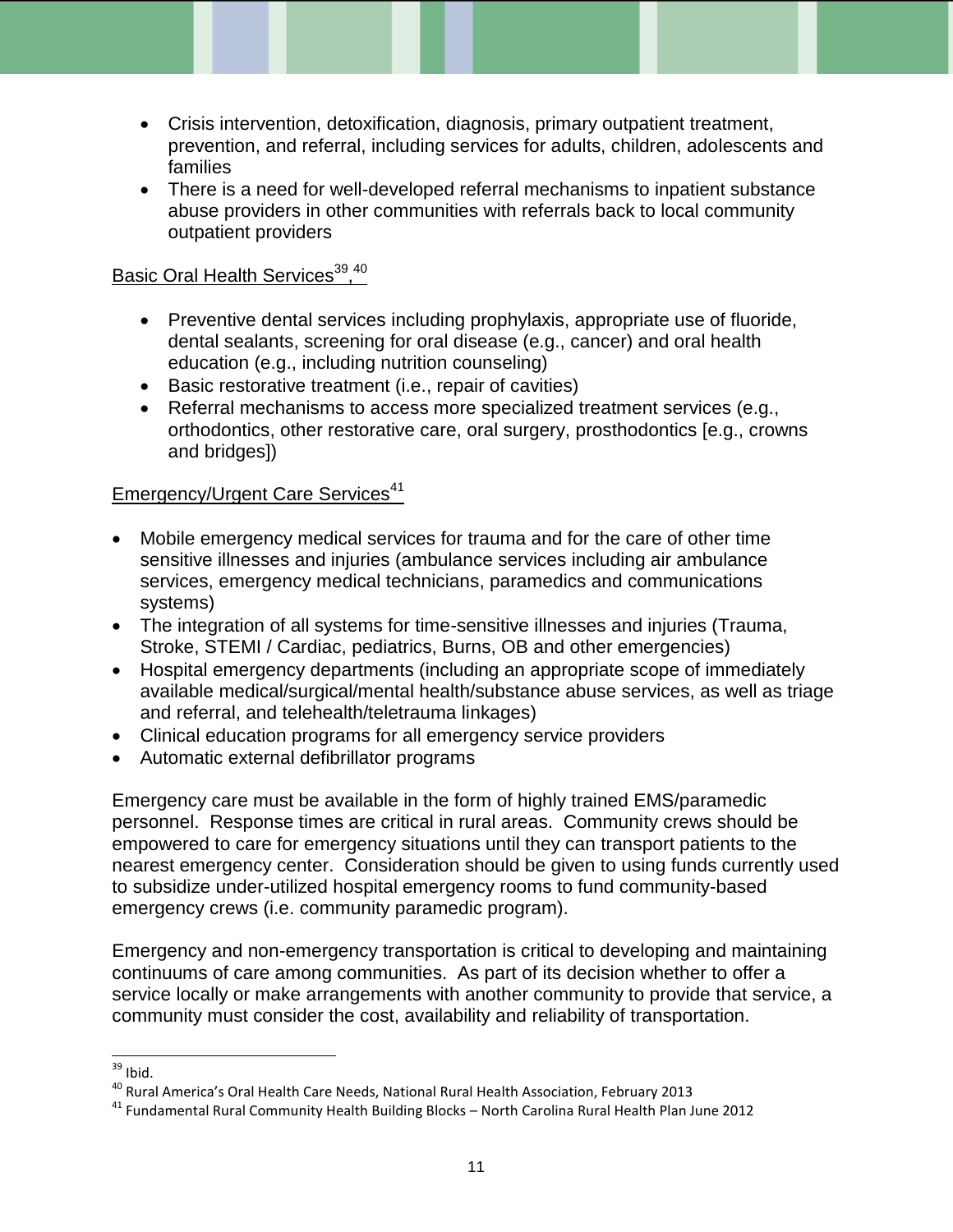## Surgery and Obstetrics

Access to surgical and obstetrical services is fundamental to strong, rural and non-rural, community health systems. While not "primary care," these services are integral to comprehensive primary health care, to which timely access is essential. Primary care providers are often unwilling to practice in a location without surgical backup.<sup>42</sup> There are many rural hospitals that cannot provide surgical or obstetric services, even though local providers must assure access for routine and emergency surgery and routine obstetric services. Timely access to surgical services is secured for patients in many ways. Some small hospitals use referrals to regional hospitals; others bring the surgeon to the rural setting. The future of robotic surgery may also provide access for patients. However, the addition of a general surgeon to a local rural hospital staff can be very beneficial to the medical staff in provision of medical care. Workforce decisions about general surgery services will require an understanding of "time to access" for trauma and critical surgery services. Additionally, the provision of obstetrical care can be enhanced, or even dictated by the presence or availability of a general surgeon to help with complicated operative obstetrics.

## Pharmacy and Medication Services<sup>43</sup>

- Financial and geographic access to prescription drugs as well as associated adverse risk screening and consumer education related to the appropriate use of medications
- Support for hospitals inpatient programs

## Eye Care and Audiology Services<sup>44</sup>

- Ophthalmology (also above as a physician specialty)
- Optometry and Optical Services
- Audiology services: the diagnosis and treatment of hearing disorders and the rehabilitation of people with hearing impairments

### Public Health

There are numerous community health and public health issues in rural areas, which must not only be part of a comprehensive vision and health strategy but must also be better integrated with the practices of medicine and dentistry in order to improve rural health status. These issues do not fit within, but overlap, the previous categories of services.<sup>45</sup> Public health involves identifying and addressing social determinants of health through community-focused, health promotion and illness prevention,and

<sup>&</sup>lt;sup>42</sup> The Crisis in Rural General Surgery, WWAMI Rural Health Research Center Policy Brief, Doescher MP, Lynge DC, Skillman SM, April 2009

<sup>&</sup>lt;sup>43</sup> Fundamental Rural Community Health Building Blocks – North Carolina Rural Health Plan June 2012  $44$  Ibid.

 $45$  Ibid.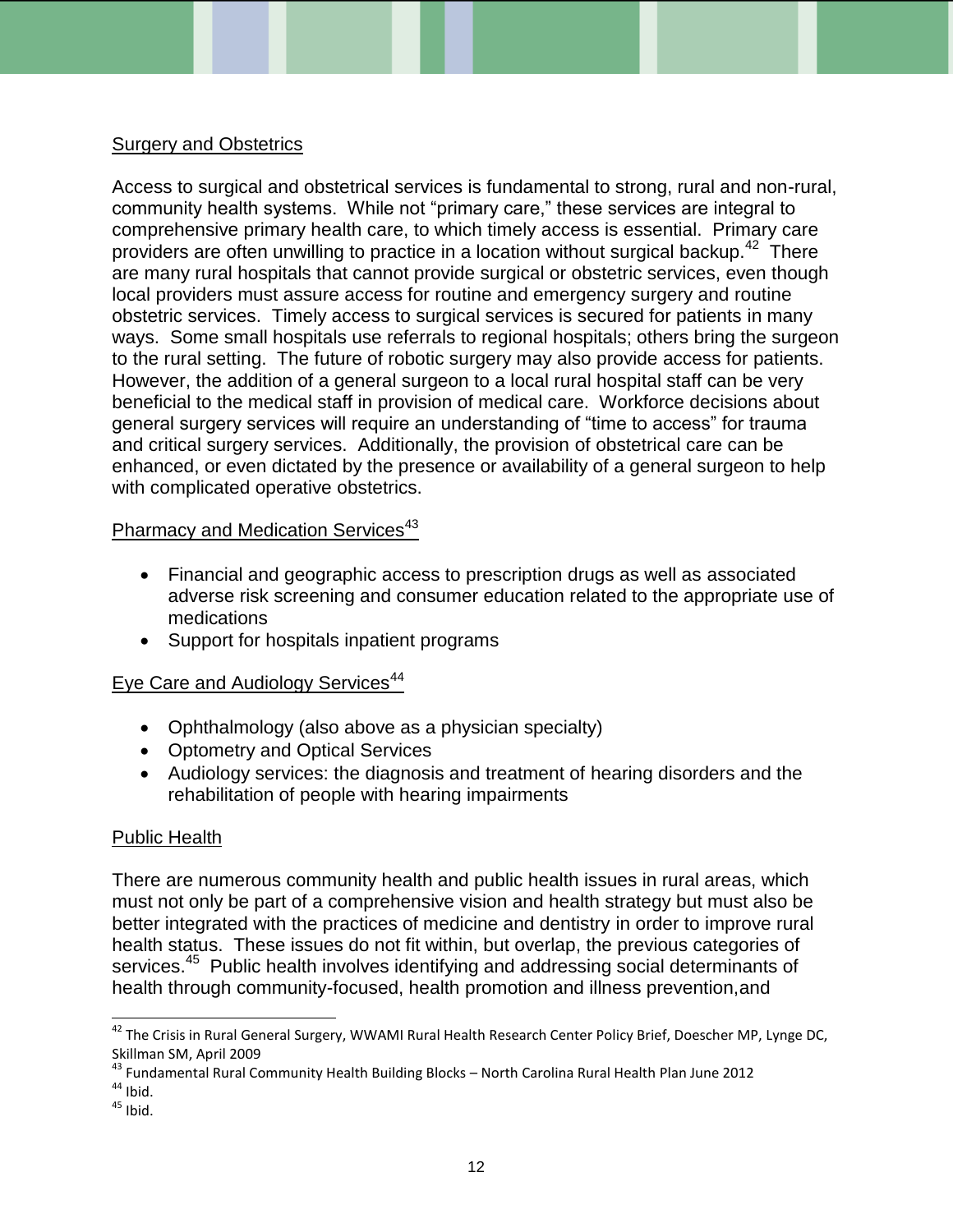educational initiatives. The content of public health services includes data collection and analyses (assessments), personal health (e.g., maternal and child health, family planning), environmental health (e.g., food protection, sanitation) and health promotion and disease prevention (e.g., health education and public awareness, special services for at-risk populations, immunizations, surveillance of communicable diseases).

Food access is an important aspect of frontier and rural health. Public health organizations should include plans to address deficits in access to fresh fruits and vegetables and other healthy food products to enhance the overall wellness and health of the population.

## Education, Prevention, Health Literacy, and Cultural Competency<sup>46</sup>

- Community health education, as well as patient and family health education, that addresses health promotion, prevention and disease-specific treatment needs
- Screening programs and appropriate follow-up linkages to treatment when necessary
- Immunizations

## Inpatient Acute Care

Whether or not inpatient services should be included in a community health system has traditionally been a community decision and in many places currently, the decision of a corporate entity not local to the community. Regardless of ownership issues, the financing and investment in community inpatient structures should be considered within the context of a limited amount of resources and the most appropriate placement of those resources to reduce costs and improve health and health systems. If hospitals were paid globally based on historical utilization and costs on a per capita basis, incentives for providing unnecessary or cost ineffective services would be reduced. Over time, the population of a cluster of rural communities, utilization patterns and available financial and human resources may not sustain traditional inpatient hospital services. Arrangements must be made with referral hospitals to provide the care needed by community residents.

Non-traditional inpatient services, e.g., Emergency Medical Service linked, extended observation services, and Frontier Extended Stay-type clinics may provide a reasonable alternative for many communities.

## Outpatient Diagnostic, Treatment, Rehabilitative and Therapeutic Services

Transitional services before and after inpatient admissions must be available in the local community to support primary care services, the continued treatment of chronic conditions and rehabilitation. Some of these include

• Outpatient diagnostic imaging and laboratory

l  $46$  Ibid.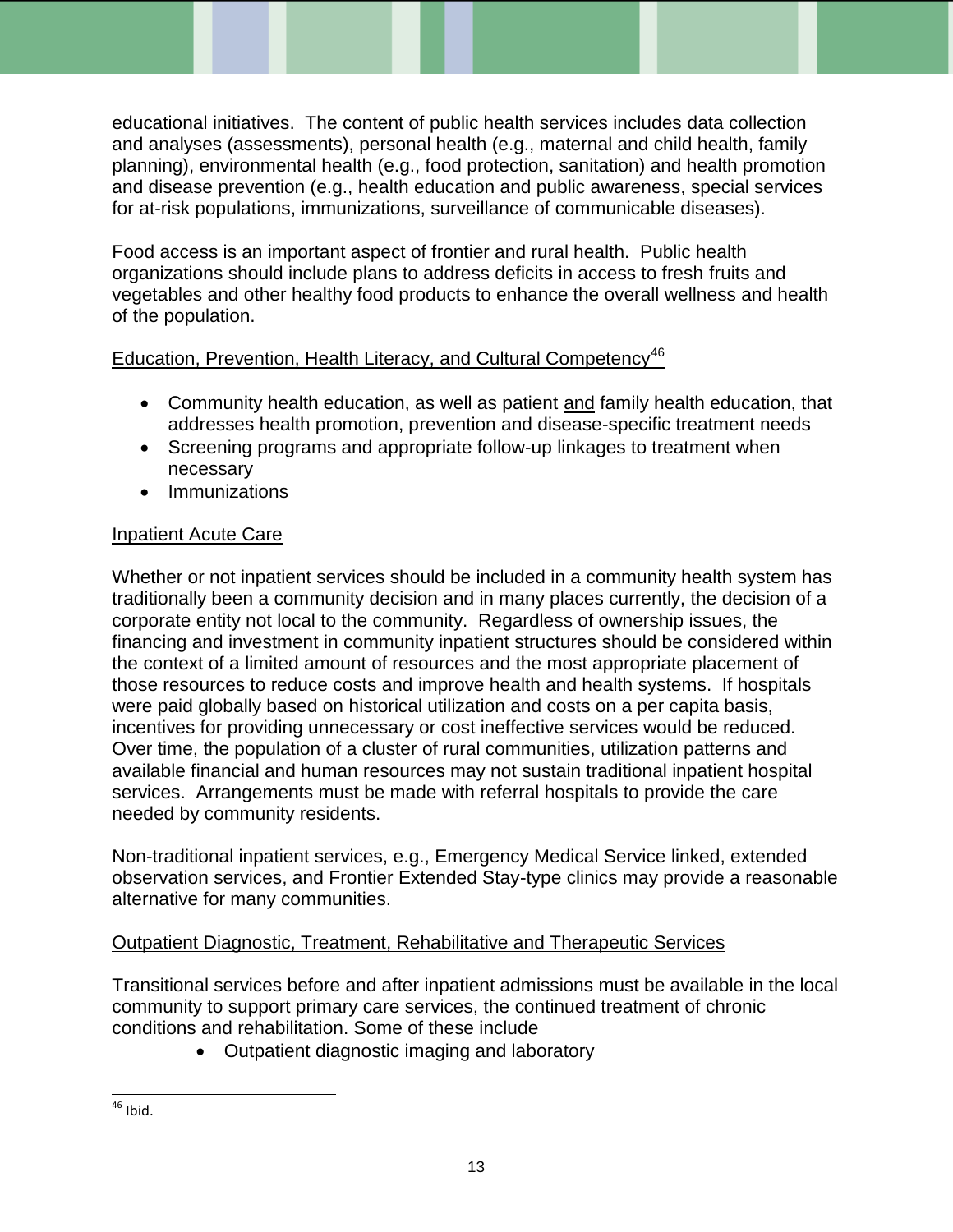- Physical, speech and occupational therapy
- Respiratory therapy
- Outpatient surgery
- Oncology and other follow up services

#### In-home Care and Monitoring

Home health and hospice services, including visiting nurse and person care-type services should be provided.

Adequate levels of support and monitoring services to avoid institutional care settings should be provided. These services may be provided by leveraging other resources, e.g., community paramedic model or provided through more traditional home health and hospice services.

Rural PACE (Program of All-Inclusive Care for the Elderly) models should be considered as a means of reducing the need for inpatient long term care and community development in support of an aging population.

Integration with non-medical system services such as senior citizens centers as wellness centers, meals on wheels, etc. should be considered in a comprehensive local care collaboration model.

#### Long-term Institutional Care

Long-term care, including skilled nursing (SNF) care, nursing facility (NF) care and assisted living (AL) care, must be evaluated in communities to determine the level of institutional long-term care to support. Many rural communities with a small hospital use the swing bed services in the hospital for long-term care while others have distinctpart nursing home units. The community should be involved in the decision of "rightsizing" the long-term care and end-of-life needs of their community.

### Transportation Services

Public transportation in many rural communities is non-existent or very limited. This factor limits the ability of residents without their own transportation, primarily the elderly and poor, to access even basic primary health care unless it is available in the home. Communities should evaluate non-emergency transportation services for health care and determine how best to meet the needs of their residents while providing reasonable access to core services.

### Proximity Criteria

In view of the differing aspects of rural communities and the need for more regionalization, distance and mileage should not be the only determinate to define service areas. Distance and mileage criteria currently present in certain regulatory and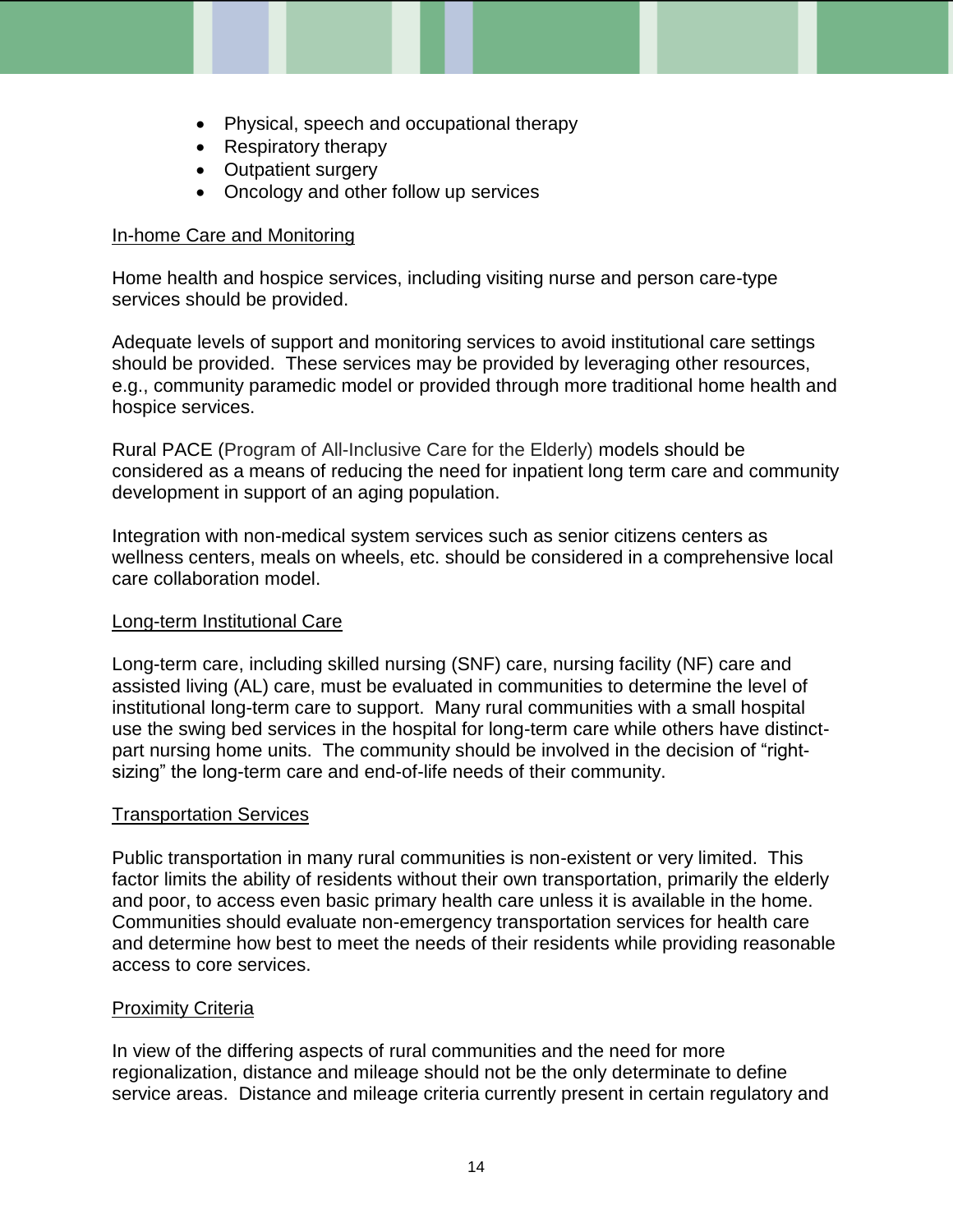certification requirements create situations leading to the inefficient delivery and cost of rural health services. Rather than stipulating specific mileage criteria that attempt to define specific service areas and may not adequately portray local travel, cultural or other barriers, the new system should include incentives to encourage collaboration of providers in a given community.

# **Other Concerns Unique to Rural Health**

## Health Care System Integration

Today, almost every health care provider is in a network of some kind, whether it is a more formal ownership or contractual arrangement or some sort of loose affiliation. Rural health care providers struggle to function effectively without a supporting network, which almost always involves a relationship with an urban care center. Health system integration includes a wide variety of arrangements including affiliations, mergers, acquisitions, and other types of networks that make up health care system development.

The pace of health care system integration is accelerating, but vertical integration has become more common than more patient-friendly horizontal integration. Additionally, many models of business consolidation do not correspond to clinical integration, in which patients' 24/7 access to necessary care must remain a priority. In rural health care, "networking" is generally perceived as a positive, cooperative process, whereas "ownership" and "consolidation" are usually understood as more negative, exploitative relationships. However, these simple conceptions are not always true. The reflexive fear in rural communities is that an outside provider moving in implies a loss of jobs or services. It is sometimes difficult to quantify what a local rural provider does well and defend to larger systems why that service should be maintained or enhanced in the rural area. Dependent rural "spokes" often fear the pullout of the central "hub" and the accompanying loss of resources which might result in disruptions or collapse of the rural safety net—strategic selection of facilities into existing larger networks does not often align with patients' needs. The patients for whom extended travel is costly and dangerous are dependent on local care—and are sometimes the most unattractive to regional providers.

To ensure access to health services in rural America, communities should be focused on sustaining local access, not local independence—sometimes a reduced level of locally provided inpatient or specialty care may work for a community. Local providers and communities should be brought into the consolidation process early to discuss the goals of consolidation and prospectively assess health care challenges rather than make important decisions hurriedly with consideration of only short-term concerns. Community involvement and ownership is critical in this step. Additionally, every consolidation proposal should be examined on its own merits—place-based and patientcentered solutions are good, even when part of a larger system.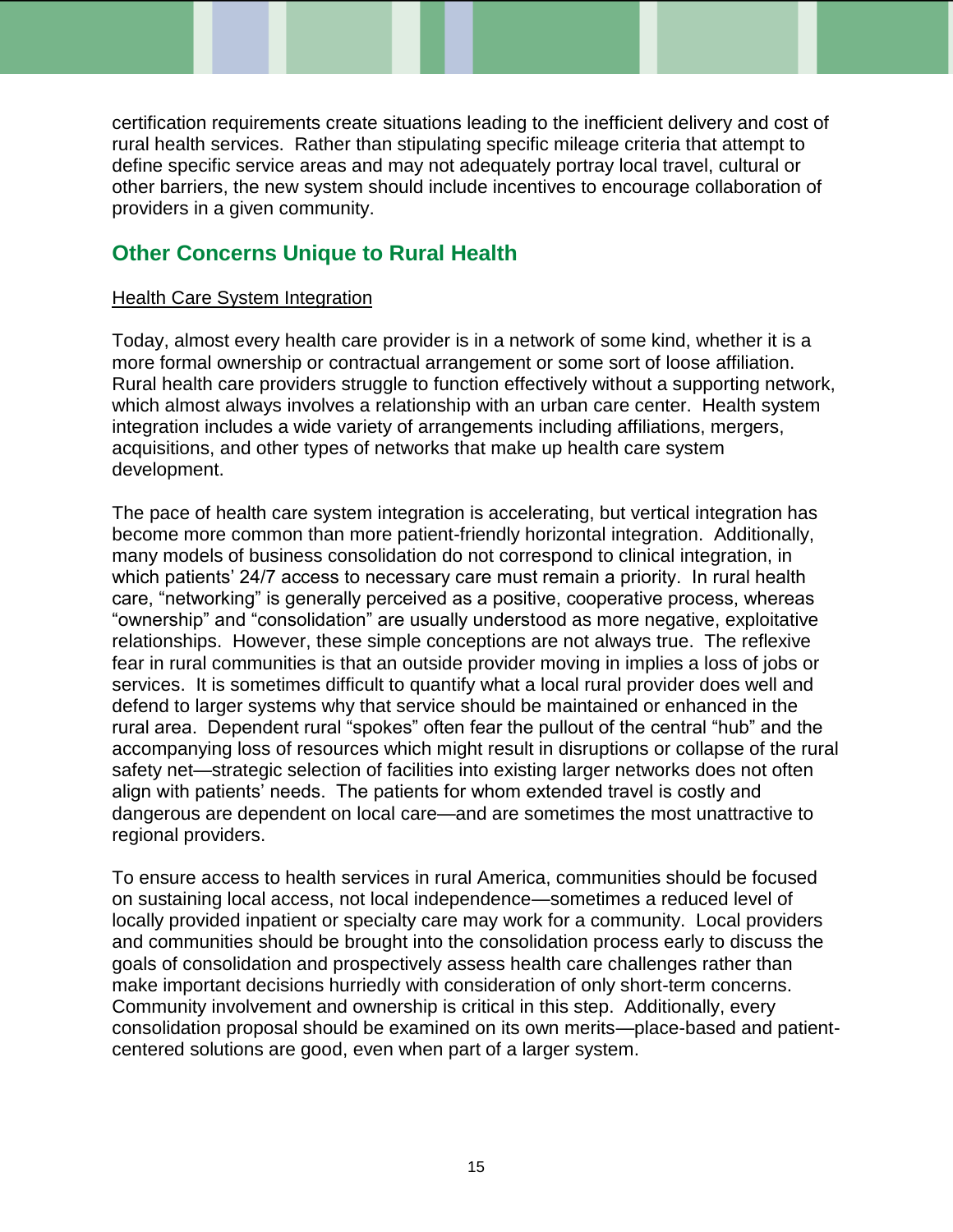### Workforce and Education – Rural Training and Infrastructure

Regardless of any attention to need determination and health service planning, services cannot be delivered if they cannot be staffed. Workforce development strategies must be flexible but consistent with staffing the fundamental services addressed above. The strategies must consider the full range of possible providers, as well as variation in settings where services can be provided. It is also critical to keep in mind that the need for staff is determined by the structure and efficiency of delivery systems. Some workforce demands can be reduced by improving the systems of care.

Physician-level services are a keystone of comprehensive rural care and there are persistent rural physician shortages. At the same time, there are documented shortages of other essential health professionals such as registered nurses, mental health professionals, dentists, pharmacists, public health professionals, and allied health professionals in rural America.<sup>47</sup> Allied health professionals include occupational therapists, physical therapists, radiation therapists, respiratory therapists, pharmacy technicians, radiation technicians, respiratory technicians, dental hygienists, speech pathologists, laboratory technicians, laboratory technologists and nursing/medical assistants.

In addition, a new patient-centered workforce will be needed to help manage and coordinate seamless care of patients in the health care systems of the future. These include community paramedics, health coaches, care coordinators, patient navigators, and community health workers.

Further, skilled administrative and other personnel who do not provide direct patient care are key to an effective rural health system. These core personnel are often overlooked in the overall plan to ensure vibrant rural health services. Administrative, health information, financial and operational support staff should not be overlooked in the development of training and career paths that support rural and frontier services.

Developing specific strategies to train a broad range of health professionals supporting a community appropriate range of services as described earlier is essential to ensuring access to care in rural and frontier America. There are few financial incentives supporting rural-based health professions training and there are often financial disincentives for rural hospitals, clinics and health care professionals to become involved in such training. In addition, on the issue of primary care, we return once again to the principle of "form follows finance" —fewer medical students choose to go into rural primary care because it simply does not pay as well as being a specialist in an urban area. In addition, rural areas are not as attractive to many health care professionals of all disciplines because of the different culture, long hours, long distances and other factors that make rural unique. Access to sub-specialty care is also a problem for these reasons.

<sup>&</sup>lt;sup>47</sup> Health Care Workforce Distribution and Shortage Issues in Rural America, National Rural Health Association, January 2012.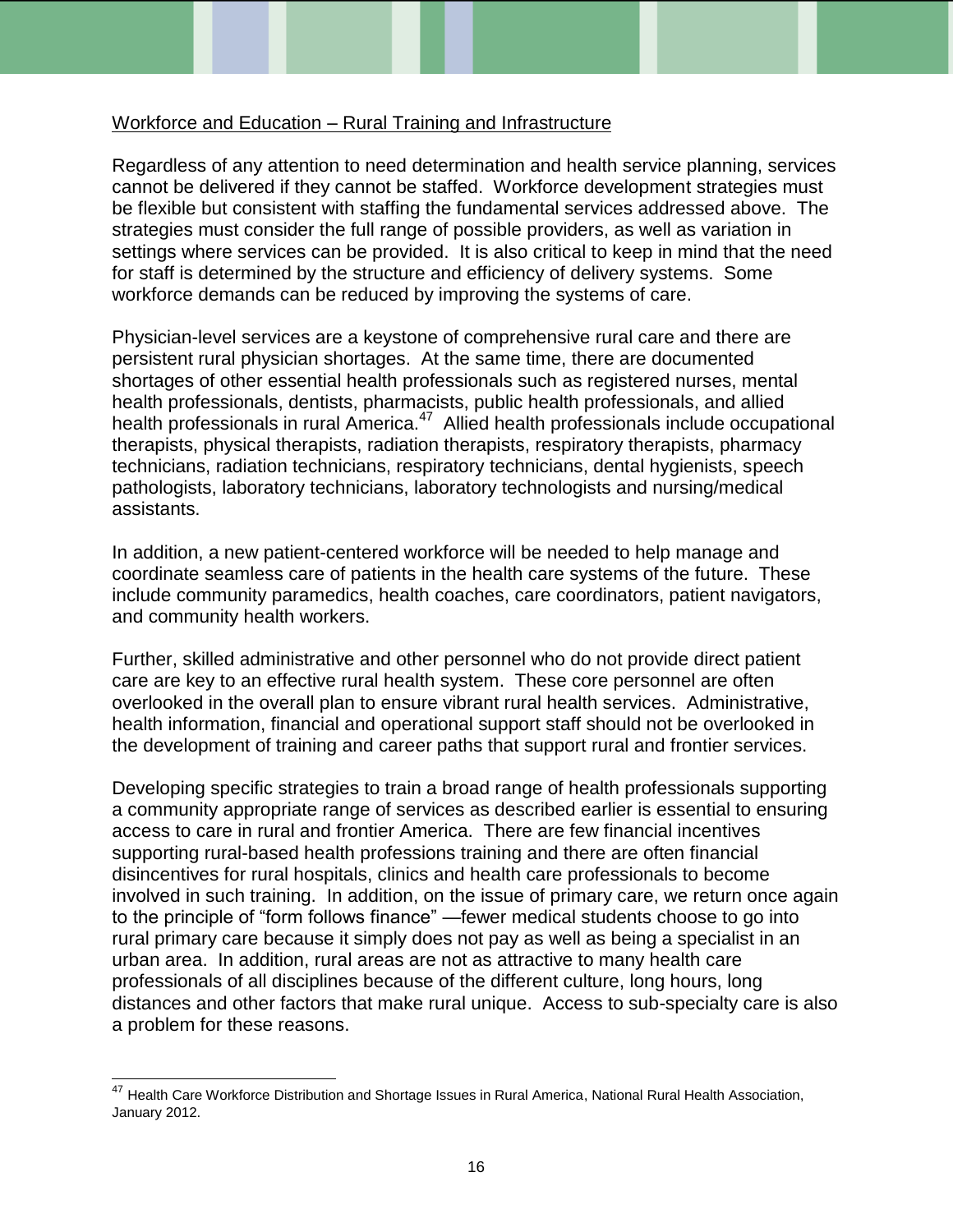Studies show that physician trainees are more apt to work in rural and primary care settings if they: 4849

- have a significant rural experience in childhood, are from lower income families and are from minority populations
- receive training in rural sites early in their education
- have extended educational experiences in rural sites.

Institutions delivering health care professions education are mostly located in urban centers. In the recent past, programs at these institutions have been developed to target admission for students with a rural background. However, these students are then required to relocate to urban areas to receive the vast majority of their education.

This urban focus of training has not proven conducive to building an adequate rural workforce. Many students from rural communities become acculturated to urban living and, as a result do not return to work in rural settings. Part of the "urbanization" of students is to disconnect from the community and family support that is an integral part of rural culture. In addition, urban-based training is often not easily accessible to individuals who, for a variety of reasons, are "place-bound" in rural communities – those who frequently have the closest ties to and knowledge of the needs and culture of those communities. Finally, urban-based training seldom includes a strong focus on building rural-specific knowledge and the special skills needed to practice effectively in rural communities.

Some health career schools have been more successful graduating students that select primary care training and residency programs and ultimately rural practice. These schools utilize rural training sites for students to receive ever increasing portions of their education in rural health care settings. There is a wide variety of solutions to increasing rural exposure, but there are some common elements contributing to the success in the various programs. The solutions include

- Admission programs that target students most likely to work in rural areas
- Fostering rural culture and de-stigmatize rural background during education
- Creating a health careers culture that values comprehensive primary care provision
- Early and continuous rural educational experiences

- Frequent or prolonged educational experiences in rural settings
- Capacity building and financial support of Graduate Student and Residency training in rural settings – Rural Training Tracks and Residency Programs
- Financial incentives for primary care choice and rural practice
- Tele-health support of rural training and access to specialty consultation services

<sup>&</sup>lt;sup>48</sup> Phillips RL Jr, Dodoo MS, Petterson S, et al. Specialty and geographic distribution of the physician workforce: what influences medical student & resident choices? Washington, DC: Robert Graham Center, 2009.

<sup>&</sup>lt;sup>49</sup> Rabinowitz HK et al. "Medical School Rural Programs: A Comparison With International Medical Graduates in Addressing State-Level Rural Family Physician and Primary Care Supply," Academic Medicine 2012;87:488–492.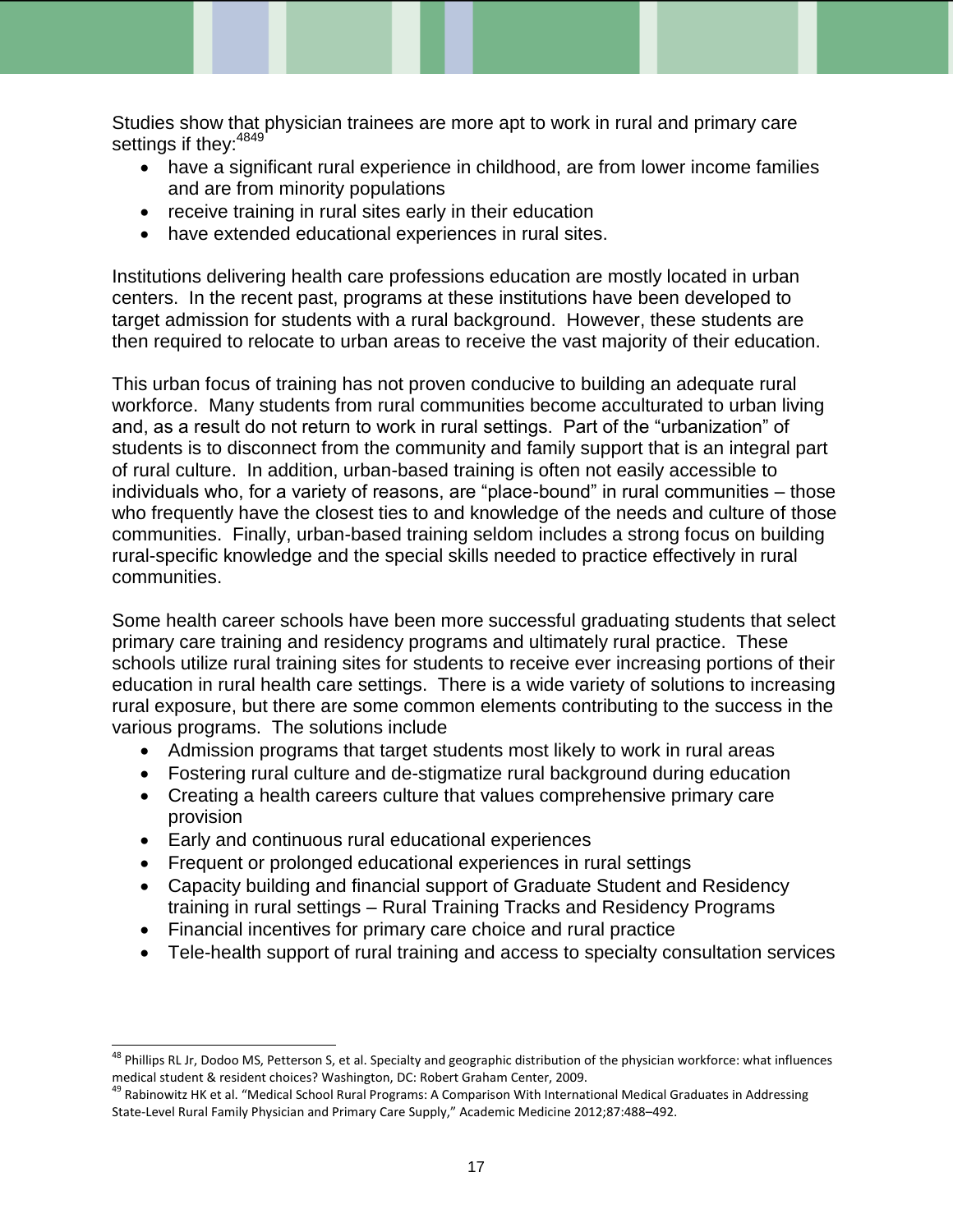Training students in rural sites is an absolute requirement if there is any hope of addressing workforce shortages in rural health care. The future of rural health hinges on this pivotal point.

Currently, there are no direct financial incentives for rural sites to provide educational experiences for students. Direct funding strategies for health professions student and medical resident education in rural settings must be an integral part of the vision for a comprehensive sustainable rural health delivery system. Programs and policies need to be developed to address the disincentives to educating the future rural health care workforce. Funding and administrative support for implementing successful strategies including Rural Training Tracks, rural-based Teaching Community Health Centers and Rural Health Clinics, and rural-focused Title VII and VIII grant programs must be robust and consistent. Such support should also be available to test and implement innovative collaborations including rural hospitals, Community Health Centers, Rural Health Clinics, and health care professionals that develop rural-based centers of excellence training a variety of health care professionals for effective rural practice.

In addition to increasing the rural health care workforce, rural-based student education can provide other benefits for rural communities and health systems. Students energize the health care system. Clinical teachers are stimulated to keep current. Engaging students from multiple professions can be very effective in fostering the development of collaborative inter-professional teams that will be required for future practice models including the patient centered medical home. One innovation would be to identify high utilization patients with increased health care needs and offer them care in an integrated setting. Early studies show that these patients benefit from the multi-faceted team care that can be provided in such an environment. Students function and learn well in these settings and can provide the extended time with patients needed for success. The expected result would be a decrease in emergency department visits, reductions in redundant or dangerous prescriptive practices and a decrease in hospital admissions for patients with chronic diseases - all leading to lower costs and the promise of improved health.

Local and regional educational institutions will likely be challenged to accommodate the training required to meet the continuing need for health professionals in rural America. However, with significant investment and attention to comprehensive rural training we can assure there are sufficient numbers of trained professionals available as part of a vibrant and effective rural health infrastructure.

## **The Role of Electronic Technologies**

The future of rural providers is unequivocally tied to the evolution of electronic technologies that will sustain and expand local access to services, improve quality, and provide clinical and managerial data that will support informed decision-making. Electronic technologies are transforming rural delivery systems and this trend will accelerate. Multiple components of the delivery and referral systems are becoming electronically connected (e.g., electronic medical or health records, and networked data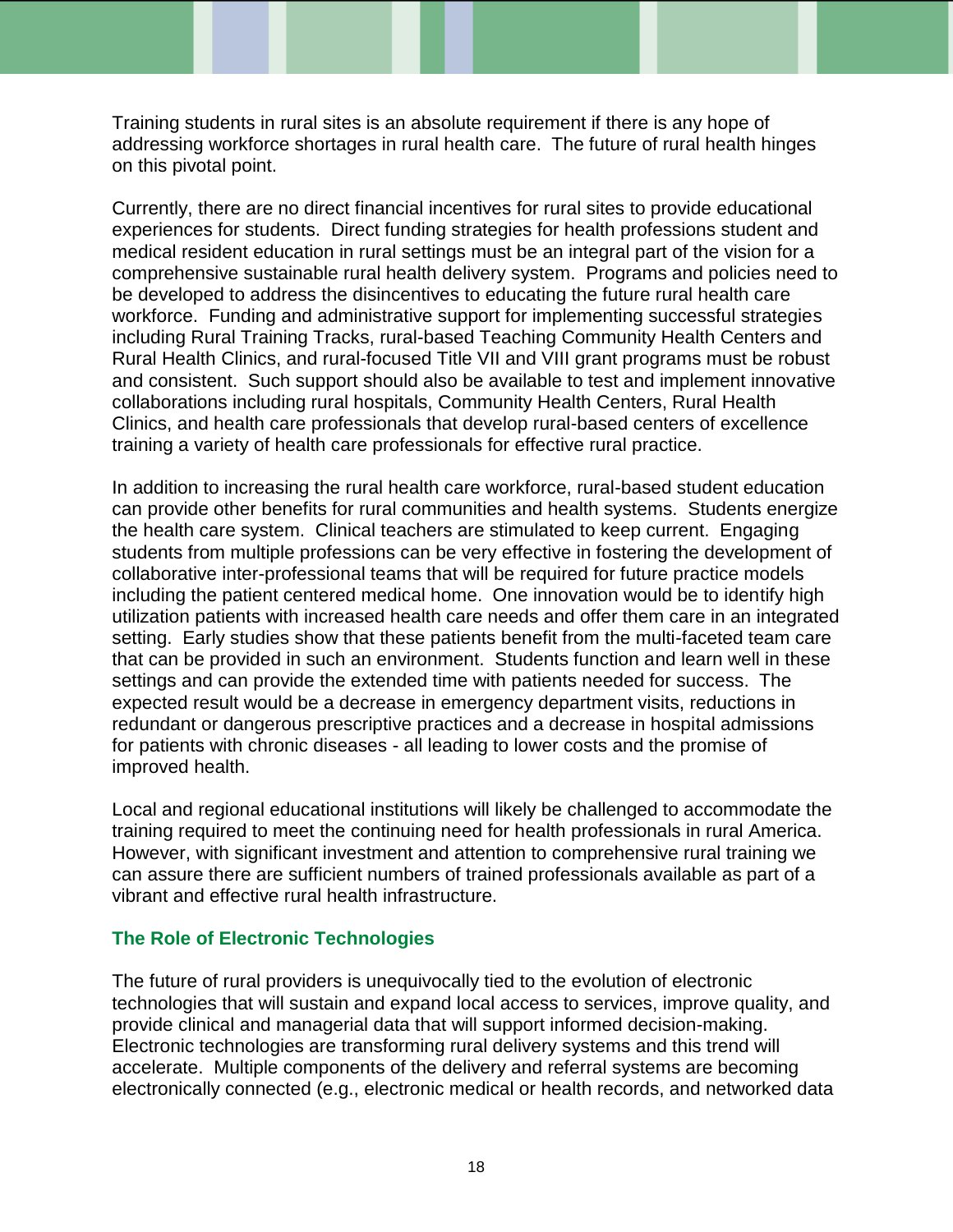systems ) and technologically supported (e.g., by eICUs systems, remote EKG reading, PACS, teletrauma, telestroke care and other EMS supportive systems, video-supported pharmacy systems, telebehavioral health, telemedicine access to specialty services (e.g., oncology and dermatology), practice-supportive hand-held technologies and home-based care systems among others.

The availability of data is expanding logarithmically. There will be a need to greatly advance the ability to analyze and to then use the information obtained. The advancement in information bases will greatly reshape the future of health care delivery and other strategies to optimally influence the health of populations.

While providers agree that data is one of the most valuable parts of their organizations and will shape the future of health care, infrastructural, regulatory, and financial barriers make Health Information Technology adoption and implementation difficult in rural areas. Gaps in adoption of electronic medical records (EMR) and health information technology (HIT) between urban and rural providers are already apparent and will likely continue to grow.

The development and expansion of telemedicine presents both a challenge and an opportunity for rural health systems as they try to determine the appropriate role of telemedicine and what payment structures can be leveraged to achieve that outcome. Currently, the distribution of risk in the delivery of care falls disproportionately on rural providers and remains a poor fit for fee-for-service due to a lack of payment for physicians, licensure issues, and an insufficient business case.

Historically, what is envisioned in policy and what is decided by federal or state administrations has been profoundly disconnected from what actually occurs in the rural providers. While infrastructure and broadband access is still a problem for rural facilities, the greater challenge is to encourage rural providers to embrace EMR. Rural hospitals lag behind urban institutions in nearly every measure of meaningful use.<sup>50</sup>. The United States Government Accountability Office documented that acute care hospitals were more than 2 times more likely than critical access hospitals to have been awarded an incentive payment that documents the attestation of meaningful use.<sup>51</sup>

As more rural providers incorporate HIT systems into their practices and hospitals, information technology should take on a more meaningful role than a replacement for paper records. Using the EMR to improve integration across the care continuum, a rural health system must focus on making the primary care provider the central focus while determining the appropriate role of data sharing across providers in navigating Health Insurance Portability and Accountability Act regulations.

Implementation of telemedicine and HIT should be married processes because the most

<sup>&</sup>lt;sup>50</sup> McCullough J, Casey M, Moscovice I, Burlew M. Meaningful Use of Health Information Technology by Rural Hospitals. Journal of Rural Health 27(2011) 329-337

<sup>&</sup>lt;sup>51</sup> Number and Characteristics of Providers Awarded Medicare Incentive Payments for 2011, GAO-12-778R, July 26, 2012.<http://www.gao.gov/products/GAO-12-778R>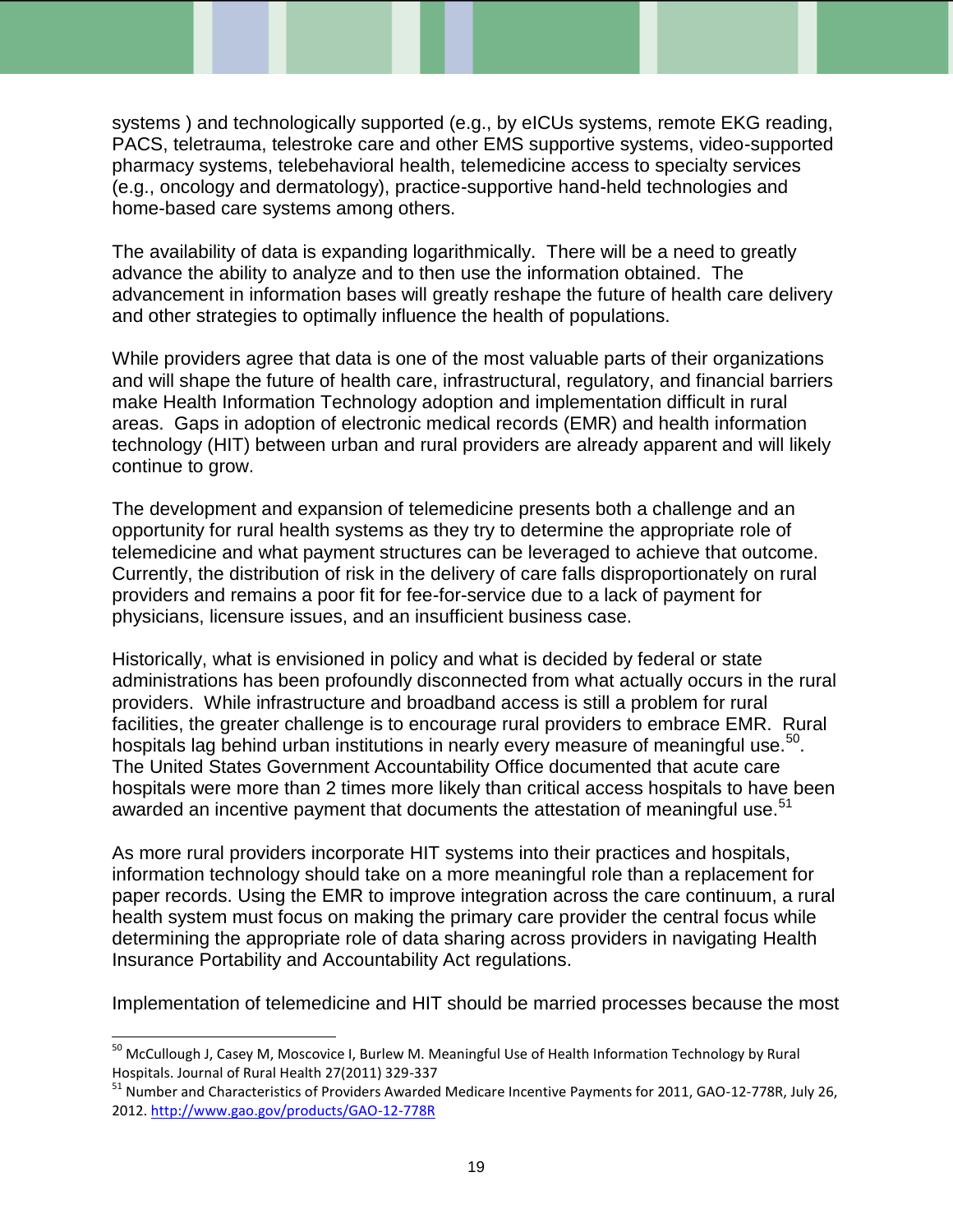significant use for rural HIT is telemedicine, which allows rural patients and providers access to greater resources at little geographic inconvenience. Part of making HIT work in rural settings will be engaging patients and their families to help them understand how HIT benefits them by creating new access points for patients through 24-hour nurses' hotlines, consulting with specialists remotely, etc.

For HIT to become a sustained investment in rural health systems, an evidence base for the value of the technology must demonstrate that telemedicine can make resource use (e.g. avoided transfers) more efficient. Making the business case for telemedicine is critical for its adoption, and thus payment policy should be a major focus.

## **Innovative Approaches to Improving Access, Quality and Cost**

The federal government has supported a variety of programs addressing this tri-partite goal. Several are specifically designed to engage rural providers and communities and address the unique needs of rural America. Most recently, Accountable Care Organizations have been given incentives from CMS to include both Federally Qualified Health Centers and Rural Health Clinics within their provider mix and advanced payment mechanism strategies have been added for small rural provider capacities to lessen capital needs. Several CMS Innovation grants have been awarded to rural communities as parts of regional or multi-state initiatives designed to impact rural communities. The results of these special projects can provide valuable information on how rural communities which are parts of larger collaboratives can become engaged in future health care systems. Additionally, the Health Resources and Services Administration has supported several special projects targeting rural communities to address a variety of infrastructure needs such as Health Information Technology, Workforce Development, Rural Health Network Development, and Quality Improvement Processes.

Perhaps the most successful innovative rural health model supported by the federal government has been the Critical Access Hospital (CAH) and Rural Health Clinic programs which have been implemented in virtually every state with rural populations, maintaining access to local hospital and primary care service capacities. Future pathways to change for rural communities can be guided by the concepts demonstrated in these national programs, which are keys to successful implementation. Specifically, the CAH program was designed, tested and funded at the state/rural community level; adjusted and expanded to a multi-state demonstration project, adjusted once again, and then implemented nationally.

In 1988, the Montana Hospital Research and Education Foundation designed a demonstration of a type of hospital called a Medical Assistance Facility (MAF) that received cost-based reimbursement from Medicare. MAFs were isolated, limitedservice hospitals that could admit patients for no more than a four-day length of stay. In 1989, Congress authorized the Rural Primary Care Hospital (RPCH) program, a second demonstration program whereby small, rural hospitals would receive cost-based payments from Medicare. In 1997, the Balanced Budget Act of 1997 merged the MAF and RPCH programs into a new category of hospitals called the Critical Access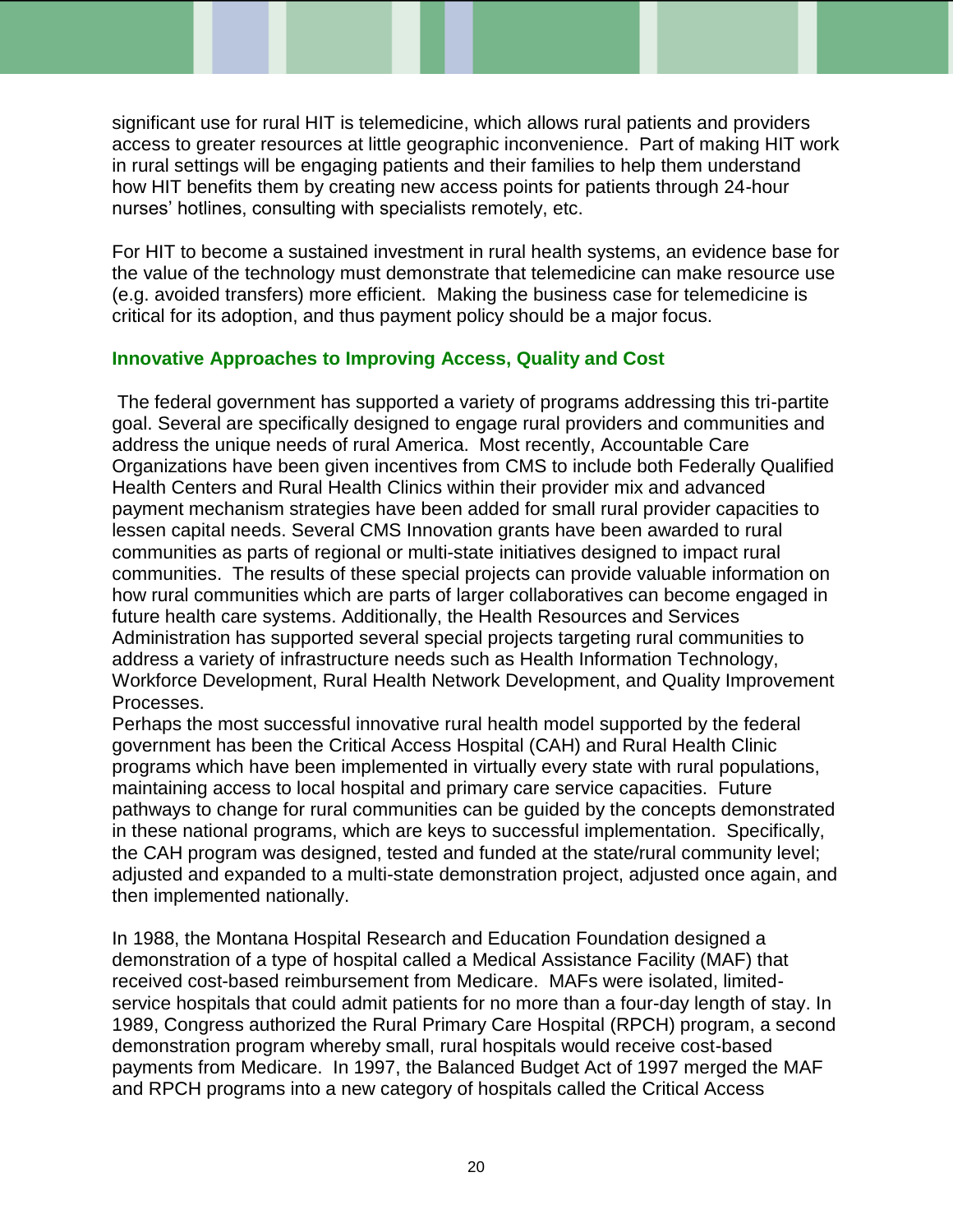Hospital. CAHs received cost-based inpatient and outpatient payments from Medicare. Numerous adjustments have been made since that time and as of September 30,2012 there are 1,330 CAHs in the nation $52$ .

This process took nine years to develop a national model and approximately ten additional years to reach "full" implementation, including resources of both grant funds and technical assistance. Evidence of success was first gathered at the local/state level, then multi-state level and then ultimately at the national level.

Health services innovation models currently being tested on a large scale have track records of success which have been prerequisites for funding on a larger scale. A challenge for rural communities is that most of those models have not been tested in rural communities, with the exception of those sponsored primarily by large urban/suburban systems. Therefore innovation has been hampered in rural communities due to the lack of rural evidence based models originating with rural providers. Exceptions appear to be the targeted models of the patient centered medical homes and care management that have been initiated by some rural providers.

A major lesson learned is that wide scale innovation in rural communities should be preceded by multi-site projects defined and tested during a "beta" phase at the local level. Unfortunately, rural innovation projects tend to include small numbers of patients, which severely limits statistical validation. On a more positive note, rural communities, due to their smaller scale in terms of number of service providers, represent communities which may aggressively address the development of integrated systems of care and innovative projects that address total costs of care.

Given these considerations and the far-reaching positive effects of the CAH program, consideration and replication of key features such as local design and multi-level testing, commitment of significant developmental resources over a minimum of five years, and current expressed willingness of the rural communities to test new models warrant attention and deliberation. An important new feature that needs to be introduced and emphasized is the importance of significant improvements in tri-partite (access, quality and cost) metrics as determinants of the best pathways to change for rural communities and providers.

The best specific pathway to such change is unclear. Financial pressures, exerted through various reimbursement mechanisms faced by both urban and rural health care providers, are the major stimulus for change, yet few innovative reimbursement models have been embraced by rural communities. Those that have been proposed by rural communities themselves range from transformational models with restructuring as their core objective to targeted transitional approaches which are designed to revise or redirect specific health care program or reimbursement policies without major restructuring of rural delivery systems. None have been implemented and tested on tripartite impacts in rural communities, yet represent rural-based initiatives with support at

<sup>52</sup> Flex Monitoring Team, January 10, 2013, http://www.flexmonitoring.org/cahlistRA.cgi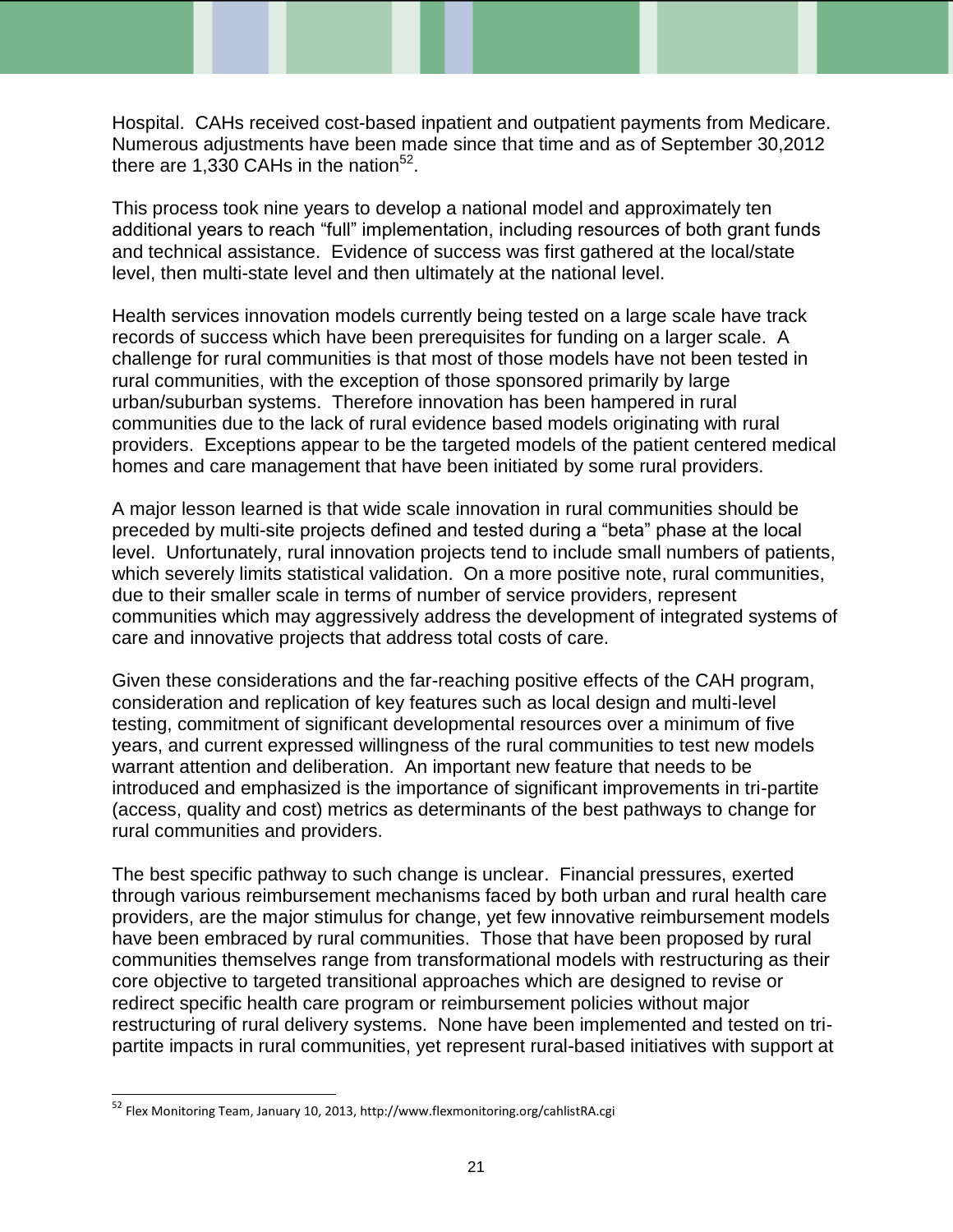the community/provider level, reflective of the diversity of rural health care community environments.

Both transitional and transformational models are outlined in the subsequent section of this report, but as noted, none is preeminent as THE model with the most potential for successful implementation. As a result, perhaps a simpler prescription for change exists**:** a flexible framework which does not add yet another silo to the alphabet soup of current programs, but instead reaffirms the underpinnings and intent of the rural safety net. Such a model would be one that builds upon the existing rural provider foundation without risking the disintegration of the current delivery of core services.One alternative might be a fast-track rural health care innovation challenge grant demonstration, available to willing providers of all types, under a common set of ground rules, guidelines and measures such as:

- Based upon community needs identified through the assessment process already required of many hospitals and public health departments*,* augmented significantly to define the communities' most critically needed programs by the entire (not just underserved) community and a financial plan reflective of the respective model through which such services can be strengthened and maintained
- Reimbursed through expanded payments to providers, through an approved organization of their own planning and design
- Built upon evidence-based practices and designed to test the relevance of urban evidence-based practices
- Measured through proven, relevant benchmarks of quality and financial/ operational efficiency, comparable to those already required of FQHC's, established by the Office of Rural Health Policy and others
- Incentivized through shared downstream savings, projected utilizing CMS' Innovation Center model, and gauged by per-beneficiary cost.

### **Incentivizing New Models of Care**

These so-called Transitional Models of Care emphasize targeted approaches to change, emphasizing adjustments in specific reimbursement mechanisms or federal policies or procedures. The commonalities are the intent to strengthen rural providers and systems of care through targeted waivers or modifications to existing regulations and payment mechanisms. Below is a broad breakdown of potential options, each designed to assure core services without unnecessary duplication:

1. Expansion of the Federally Qualified Health Center (FQHC) or Rural Health Clinic (RHC) programs, in communities without or in close collaboration with a local hospital, allowing for services beyond the traditional scope of service of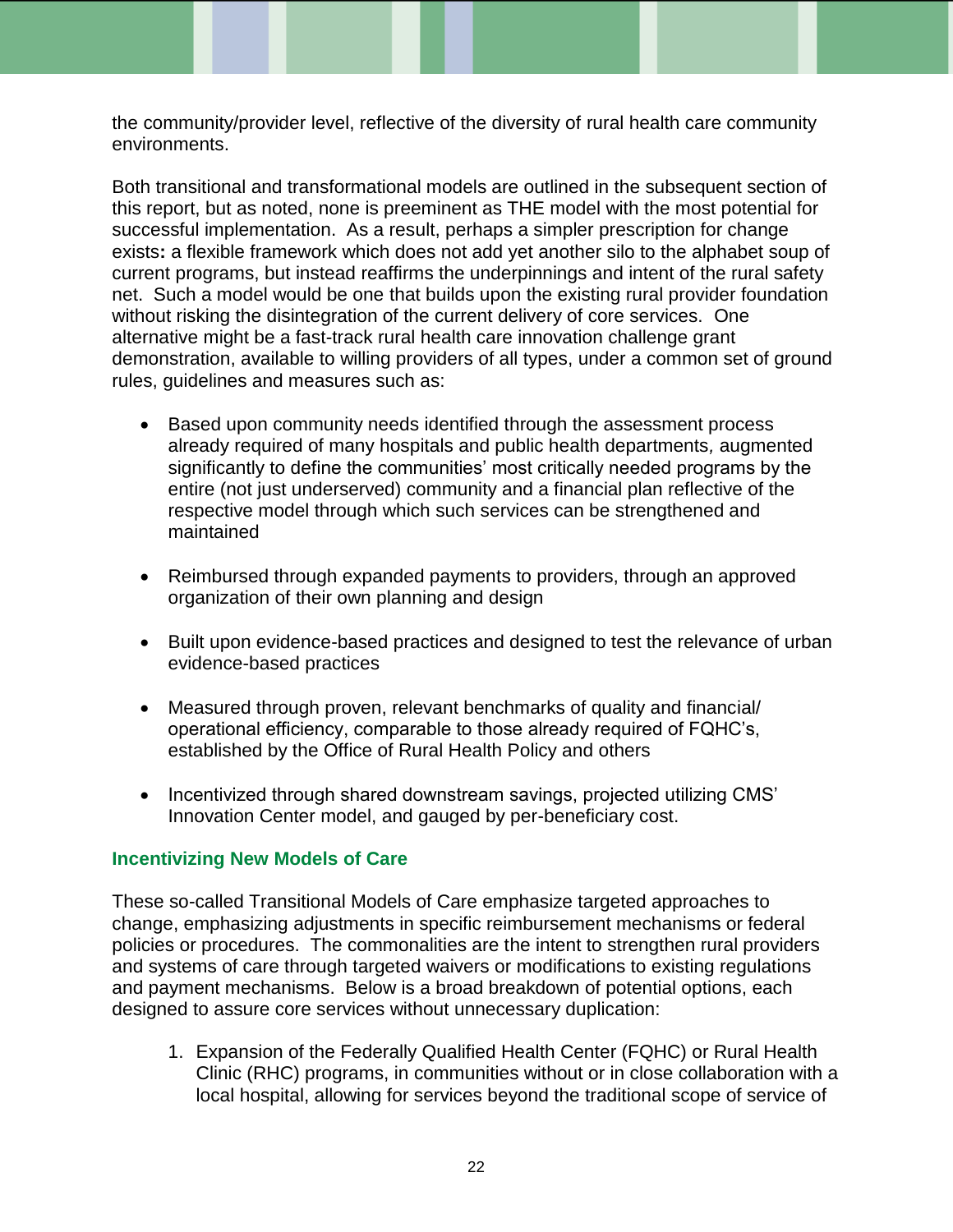a primary care provider including respiratory therapy, physical therapy, home health, etc. to be appropriately monitored and reimbursed.

- 2. Transition of some CAH, rural PPS hospitals, and RHCs, already operating under community governance structures, to fast track to the FQHC look-a-like model with or without Frontier Extended Stay Clinic options as appropriate.
- 3. Increased subcontracting with RHCs and CAHs by FQHCs to provide care to the uninsured
- 4. Waiver or modification of CAH cost allocation regulations, allowing investment in integrated community services including a broad range of primary care activities including prevention, wellness and care coordination activities without negatively impacting cost-based reimbursement on inpatient, outpatient or swing bed services.
- 5. Broaden the interpretation of FQHC new access point service areas for frontier communities to include non-contiguous communities as a way to improve efficiency by spreading overhead and centralizing administrative and support functions.
- 6. Increase RHC and FQHC cost limits to include a reasonable factor for increased cost associated with Health Information Technology, the Patient Centered Medical Home model of care and other care coordination and chronic disease management practices.
- 7. Recognize community paramedic services as covered services with appropriate payments.<sup>53</sup>
- 8. Improve coverage criteria, ease licensing restrictions and improve payments for telehealth services to enable more usage.<sup>54</sup>,<sup>55</sup>,<sup>56</sup>
- 9. Provide SCH and MDH a reasonable payment add-on, above base year hospital-specific rates, for allowable investment in Health Information Technology, care coordination and chronic disease management.
- 10.Improve the Frontier Extended Stay Clinic (FESC) modeled in the demonstration project by:<sup>57</sup>
	- Removing or reduce the 75 mile restriction
	- Providing a start-up funding mechanism

<sup>&</sup>lt;sup>53</sup> Principles for Community Paramedicine Program, National Rural Health Association, September 2012

<sup>&</sup>lt;sup>54</sup> Telehealth Reimbursement, National Rural Health Association, May 2010

<sup>&</sup>lt;sup>55</sup> Telehealth Provider Credentialing, National Rural Health Association, May 2010

<sup>56</sup> Streamlining Telemedicine Licensure to Improve Rural Health, National Rural Health Association, February 2013

<sup>57</sup> RUPRI, Frontier Extended Stay Clinic Evaluation, 2013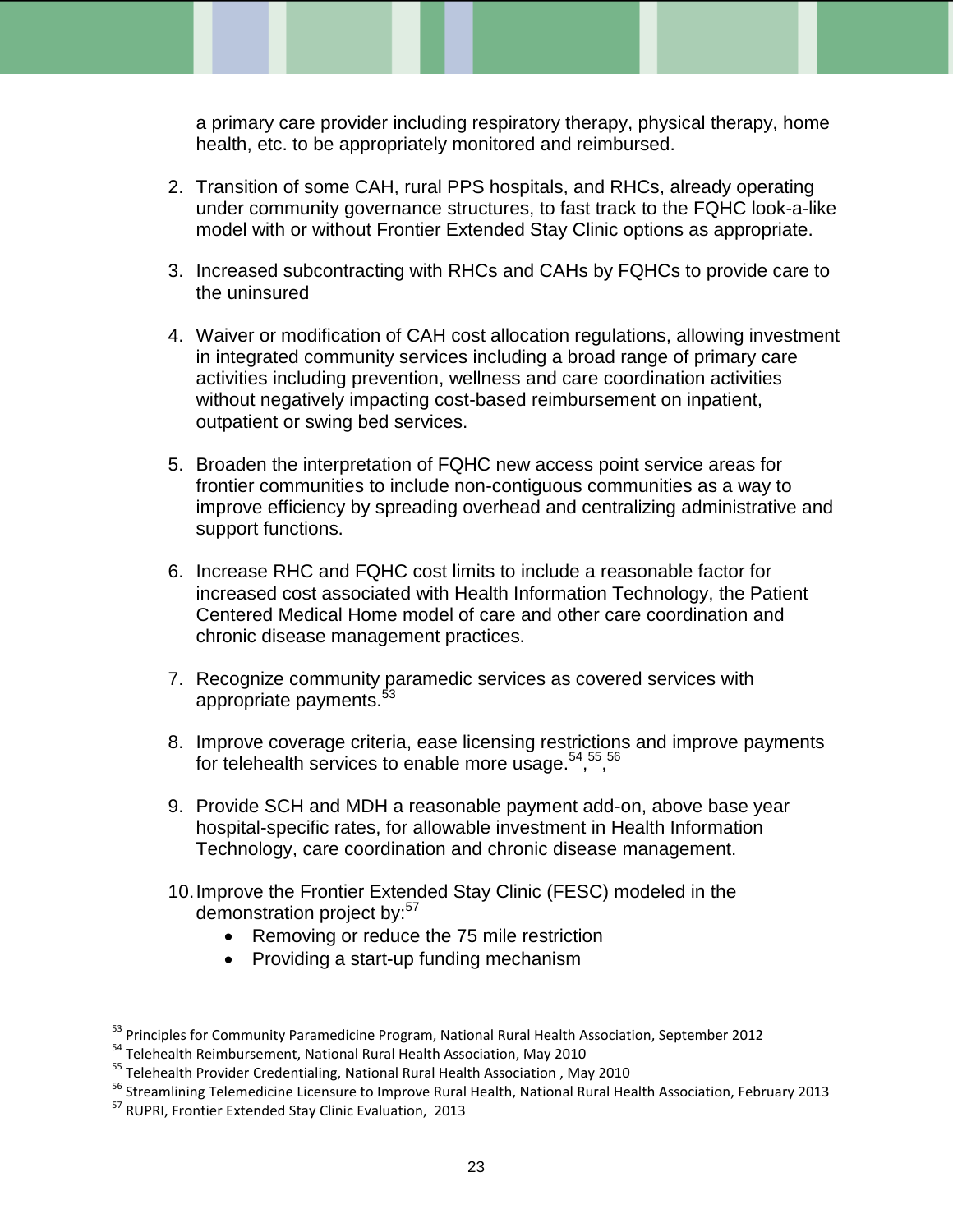- Providing alternative payment mechanisms for additional services and make recommended changes to demonstration project payments
- Allowing providers to practice at their optimal level of licensure, education and experience.
- Pending improvements, FESC should be made available on fast-track certification to other clinics or CAH that wish to convert.
- 11.Investigate the opportunity of rapidly expanding the Program of All-Inclusive Care for the Elderly (PACE) programs in rural areas to accommodate allinclusive care to the elderly.
- 12.Reevaluate all rural payment programs to assure reasonable payments for low-volumes created by sparsely populated communities that create significant "stand-by" costs based on regulatory requirements.
- 13.Accelerate the expansion of school-based health centers that are necessary to promote health and wellness in school age youth.
- 14.Provide incentives to rural providers that demonstrate "downstream savings" through changes in the patient delivery system.
- 15.Develop a demonstration project for frontier communities served by CAHs, RHCs, or FQHCs to test the importance of a "special payment to maintain access" referenced in the MEDPAC Report of June 2012.

The bottom line: A strong and comprehensive primary care system should be incentivized either through further development of existing categories of Medicare certification and adjustments to existing payment structure as described above or through a new definition of comprehensive rural health services in order to create health system efficiencies, reduce costs and focus on improve health. This could also include flexibility through targeted waivers or modifications to existing regulations and payment mechanisms, supporting investment in key care management strategies and improved operating efficiency leading to greater value for patients and the payment system.

# **Transforming Existing Models of Care**

While some advocate incremental transition, others believe the current system must be truly transformed if we are to achieve the goals of health reform.

Transformational options identified include:

1. Care Collaboration Model outlining a rural ACO-like organization responsible for patient-centered care and shared responsibility, built around assessing community need and design specific intervention strategies based on utilization, cost and health outcomes goals, eliminating the concept of risk in small populations by focusing on outcomes based incentives.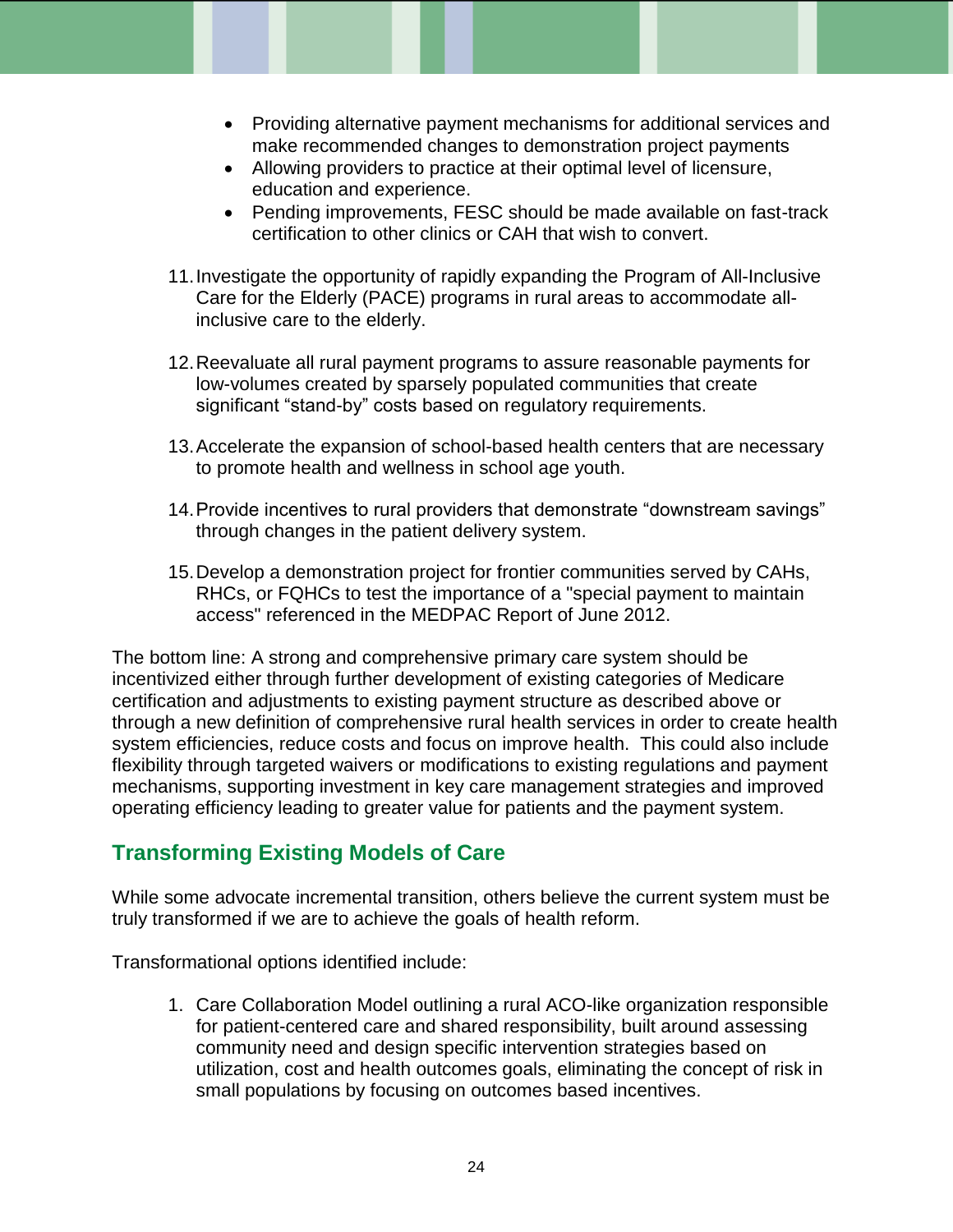- 2. Intermediate Health Center model bridging historic Critical Access Hospital requirements with Patient Centered Medical Home or other integrated or comprehensive primary care goals.
- 3. Virtual Community Health Center, replacing bricks and mortar with comprehensive primary care focused systems including care coordination and chronic disease quality measurement through Health Information Exchange.
- 4. Commercial payer engagement in transition to new payment systems, forming regional "accountable care-like organizations" to secure rural providers including at least physicians and rural hospitals a seat at the table.
- 5. The National Organization of State Offices of Rural Health Rural Integrated Service System, defining tiered levels of minimum service expectations in communities without a hospital, with a CAH, and with an acute care hospital. The model seeks a financing model designed to achieve health reform goals at no greater cost than historically expended through re-allocation of resources.
- 6. Demonstration of rural Accountable Care Organization, identifying the potential of ACO's to stabilize or destabilize the existing rural safety net.<sup>58</sup>

The bottom line: **new models of care are applicable, but only if the unique challenges of rural health delivery are understood and respected**.

## **Conclusion**

l

It is clear rural providers provide solid value, under today's programs and structures.<sup>59</sup> In addition, rural providers are a significant driver of the economic fabric of their community. It is equally clear the current rural health safety net must be sustained as the transition/transformation under health reform is developed. To move forward successfully, a bridge between the foundations of today and the systems of tomorrow is necessary. The flexibility to construct that bridge, in keeping with community need and local determination, can best serve those who choose to live and work in rural areas across our nation.

The list of "Transitional Strategies" was identified so that, if adopted, would help insure flexibility to rural providers through targeted waivers or modifications to existing law and regulations.

Policy makers are currently moving forward with implementation of health reform. In response, there are a number of Transformational Models of Care around the country

<sup>&</sup>lt;sup>58</sup> Rural Hospital Participation in the Medicare Shared Savings Program, National Rural Health Association, February 2013

<sup>59</sup> Rural Relevance Under Healthcare Reform, iVantage Health Analytics, Inc., April 25, 2012